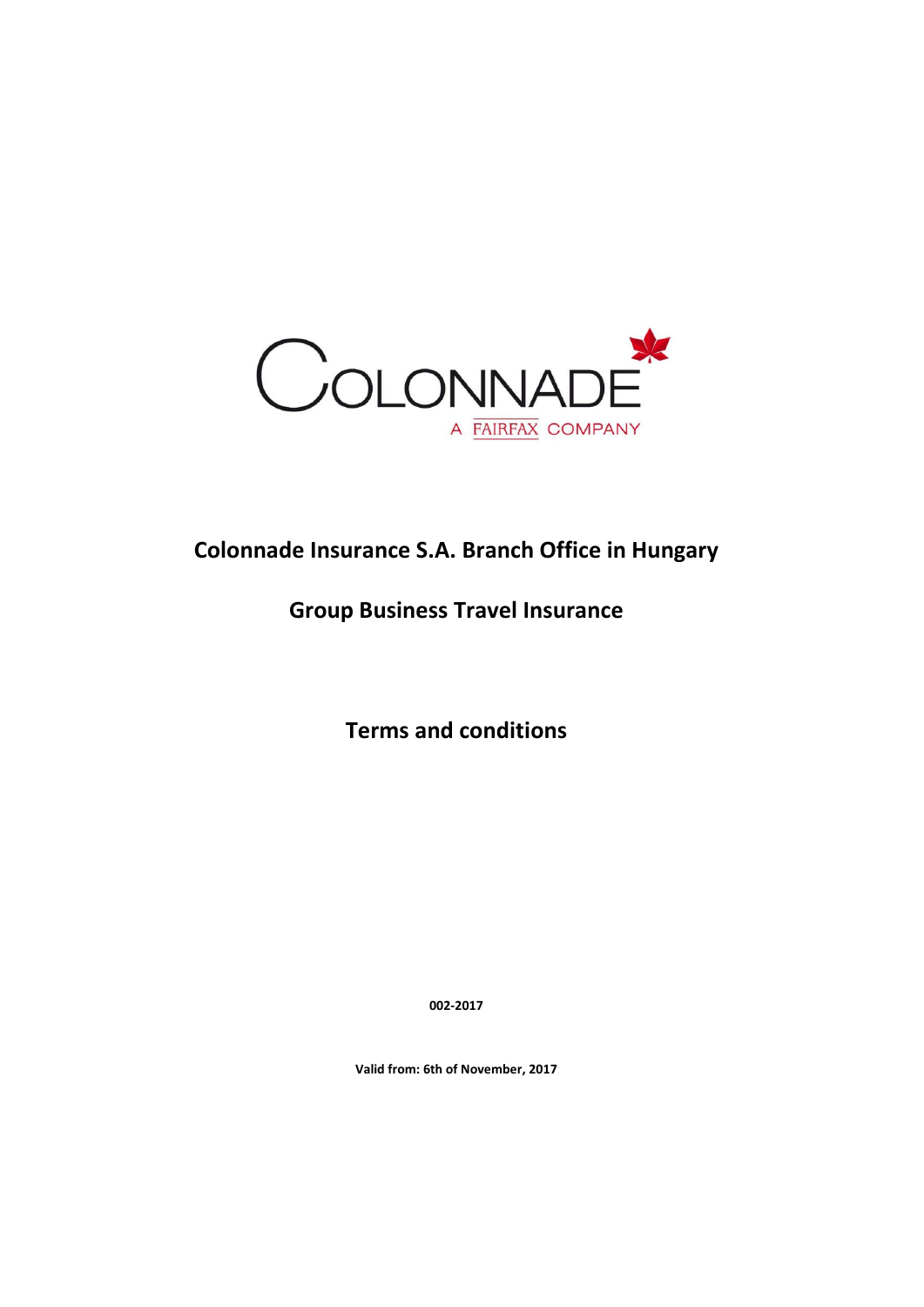

# **General Policy Definitions applicable to all Sections**

Certain words in this policy have a specific meaning. They have this specific meaning wherever they appear in the policy, schedule, payment tables or endorsements and are shown in *italic print*.

# *Accident*

A sudden and unexpected event caused by visible and external means.

## *Any One Accident Limit*

The maximum amount the *Insurer* will pay in the aggregate under this and any other personal accident insurance issued by the *Insurer* in the *Policyholder's* name in respect of all *Insured Persons* suffering *Accidental Bodily Injury* in the same *Accident* or series of *Accidents*  contributed to, caused by, or consequent upon the same original event.

# *Annual Salary*

The total gross basic annual salary excluding payments for overtime, commission or bonus payable by the *Policyholder* to the *Insured Person* at the date *Bodily Injury* is sustained. For weekly paid *Insured Persons Annual Salary* will be calculated by taking the average gross basic weekly salary of the *Insured Person* for the thirteen weeks prior to sustaining *Bodily Injury* and multiplying this amount by fifty-two.

## *Assistance Service*

Colonnade's Emergency Assistance Service with Emergency Helpline: *+36 1 460 1500 (24 Hour)*

## *Associated Company*

A company or organisation of the *Policyholder* whose name has been advised to and accepted by the *Insurer.*

#### *Beneficiary*

In case of death of the *Insured Person*, the *Beneficiary* is*,* unless otherwise confirmed in writing by the *Insured Person,* a legal heir according to the laws of Hungary. For all other benefits, the *Beneficiary* is the *Insured Person.*

## *Bodily Injury*

Injury to the body caused by an *Accident* which occurs during the *Period of Insurance* and not by any gradual cause. It does not include:

- *Sickness,* unless this results from injury to the body;
- post-traumatic stress disorder; or
- a psychological or psychiatric illness or condition except incurable insanity where such condition is a direct consequence of an *Accident*.

#### *Business Trip*

Any trip undertaken primarily for the purpose of the *Policyholder's* business which commences during the *Period of Insurance* and is scheduled to last for a maximum duration of 180 days unless agreed otherwise in writing by the *Insurer*. Non-business activities are covered during the duration of a *Business Trip.*

### *Child*

Any child of the *Insured Person* who is unmarried and under 19 years of age or 25 years of age if in full-time education.

# *Daily Wage*

For monthly paid *Employees* this will be calculated by dividing the *Insured Persons Annual Salary* by three hundred and sixty five.

#### *Daily Net Wage*

For monthly paid *Employees* this will be calculated by dividing the *Insured Persons Annual Salary* by three hundred and sixty five and by deducting the amount of personal income tax and other contributions to be paid by the *Insured* under the relevant law.

#### *Daily Gross Wage*

For monthly paid *Employees* this will be calculated by dividing the *Insured Persons Annual Salary* by three hundred and sixty five.

# *Deductible*

An amount shown on the *Schedule* as a percentage, a definite sum or a fixed amount or number of days, which will be deducted from each claim payment for a specific benefit*.*

#### *Employee*

Any person employed by the *Policyholder***.**

#### *Insured Person*

Any person shown in the *Schedule* as being an *Insured Person*. Cover applies until the end of the *Period of Insurance* or the date upon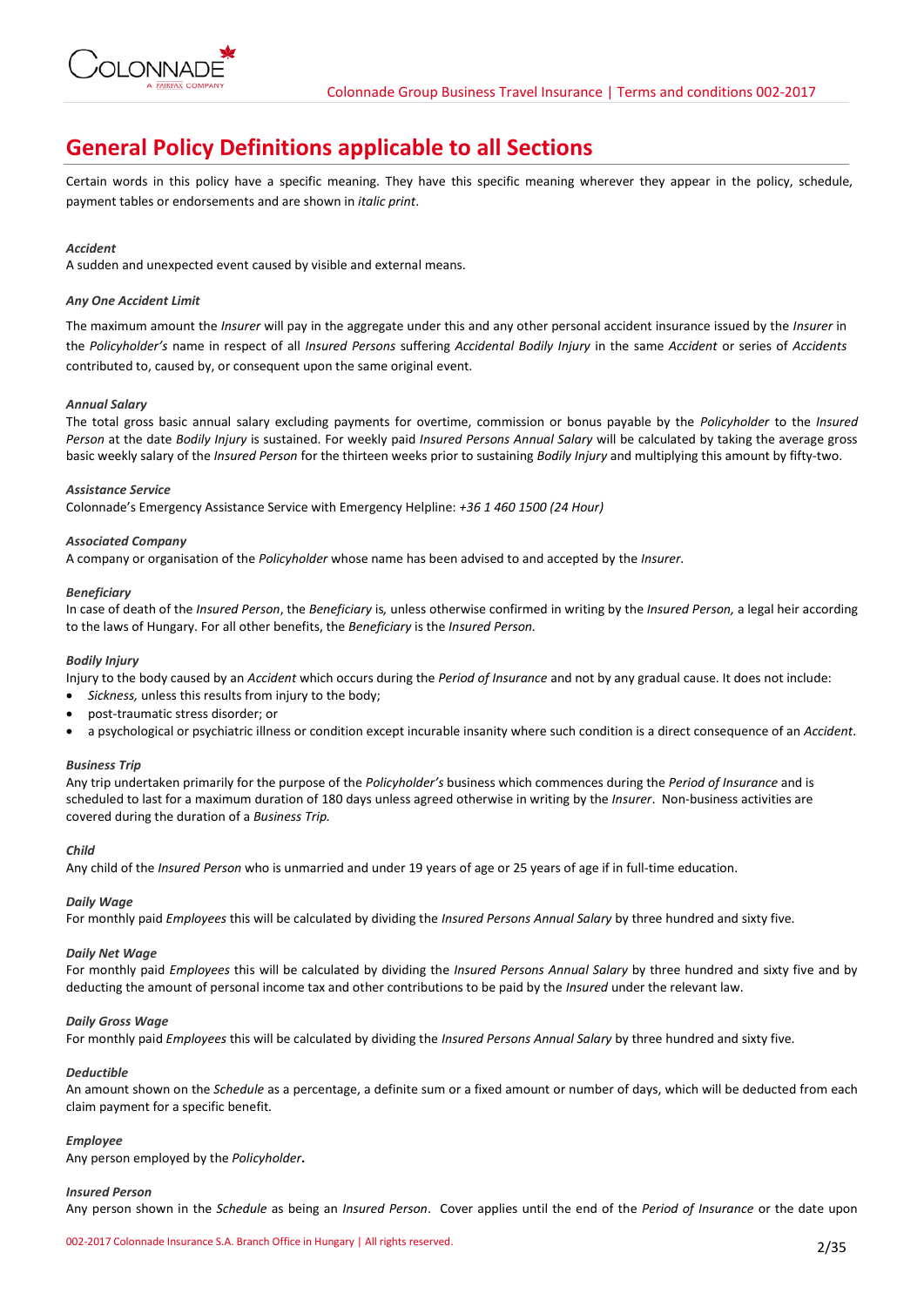

which the *Insured Person* ceases being an *Employee* of the *Policyholder,* whichever occurs first unless otherwise agreed in writing by the *Insurer.*

## *Insurer*

Insurer means Colonnade Insurance S.A. Branch Office in Hungary (H-1143 Budapest, Stefánia út 51.; Company registration number: Registry Court 01-17-000514; Phone number: +36 1 460 1400; Mailing address: 1442 Budapest, Pf. 101.) Founder of Colonnade Insurance S.A. Branch Office in Hungary: Colonnade Insurance S.A. (20, Rue Eugéne Ruppert, L-2453 Luxemburg), registered by Registre de Commerce et des Sociétés, Luxemburg, register number : B 61605, licence issued by Grand-Duche de Luxemburg, Minister des Finances, Commissariat aux Assurances (L-1840 Luxemburg, Bureaux: 7, Boulevard Joseph II.) licence number: S 068/15.

## *Insurance Act*

Act LXXXVIII on Insurers and Insurance Activity of 2014 and any amendments

## *Medical Practitioner*

Any suitably qualified and registered Medical Practitioner other than:

- a) an *Insured Person,*
- b) a member of the immediate family of an *Insured Person,*
- c) an *Employee.*

## *Operative Time*

The period of time during the *Period of Insurance* during which the *Policyholder* or an *Insured Person* is covered by this policy (as outlined in the *Schedule* and described later in this policy wording).

#### *Partner*

Is a person under age 80 who permanently living in the same household with the *Insured Person.* but not legally related to.

## *Period of Insurance*

The period shown in the *Schedule*.

## *Permanent Country of Residence*

A country in which an *Insured Person* resides or has resided for a period of 6 months or longer in the previous 12 months.

#### *Policyholder*

The insured company or organisation shown in the *Schedule*.

#### *Schedule*

The document showing details of the cover the *Policyholder* has bought.

# *Scheduled Flight*

A flight which originates or ends at an internationally recognised airport according to the published schedule of an airline.

# *Scheduled Flight Accumulation Limit*

The maximum amount the *Insurer* will pay in the aggregate under this and any other personal accident insurance issued by the *Insurer* in the *Policyholder'*s name in respect of all *Insured Persons* suffering *Bodily Injury* in the same *Scheduled Flight Accident* or series of *Scheduled Flight Accidents* contributed to, caused by, or consequent upon the same original event.

#### *Sickness*

Any fortuitous bodily illness or sickness, diagnosed during the *Period of Insurance,* but excluding any illness or sickness which arises out of a condition or defect for which medical treatment was advised, sought out, or should have reasonably been sought out, or received within 12 months before the date coverage began.

#### *Sum Insured*

The maximum amount of cover up to which the *Policyholder* or an *Insured Person* can claim.

# *Terrorism*

An act, including threats of or actual force or violence by, of any person or group of persons, whether acting alone or on behalf of or in connection with any organisation or Government, committed for political, religious, ideological or ethical purposes or reasons including the intention to influence any government and/or to put the public or any section of the public in fear.

#### *Usual and reasonable costs*

Fees and charges where they are incurred, but not to include charges that would not have been paid if no insurance existed and excluding charges for medical treatment that is not medically necessary either within the *Period of Insurance* or during the *Trip* (whichever ends first).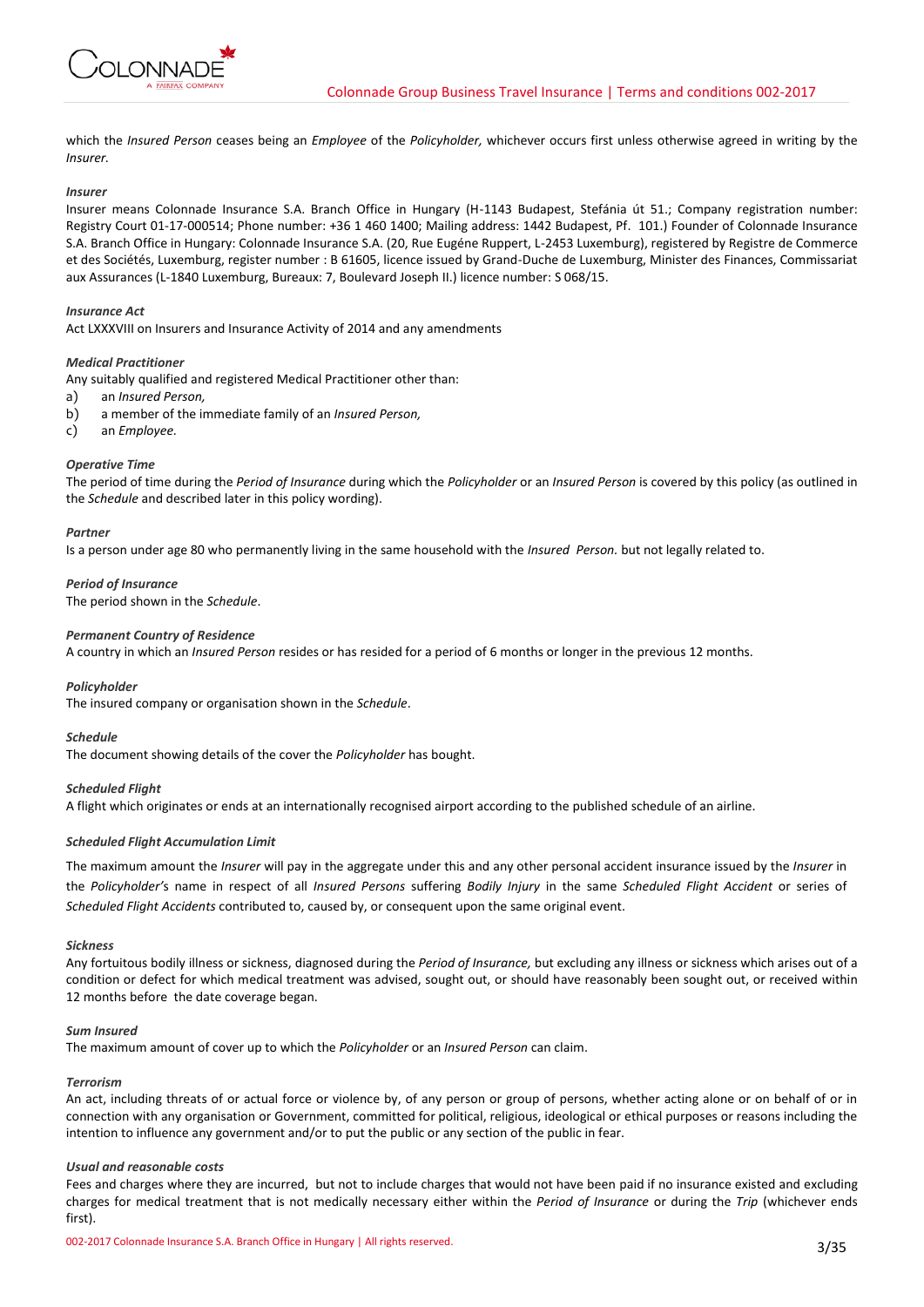

# *Trip*

Any trip which commences during the *Period of Insurance* and is scheduled to last for a maximum duration of 180 days unless otherwise agreed in writing by the *Insurer.*

### *War*

Any activity arising out of, or attempt to participate in, the use of military force between nations, civil war, revolution and invasion., insurrection, use of military power or usurpation of government or military power, intentional use of military force to intercept, prevent, or mitigate any known or suspected act of *Terrorism.*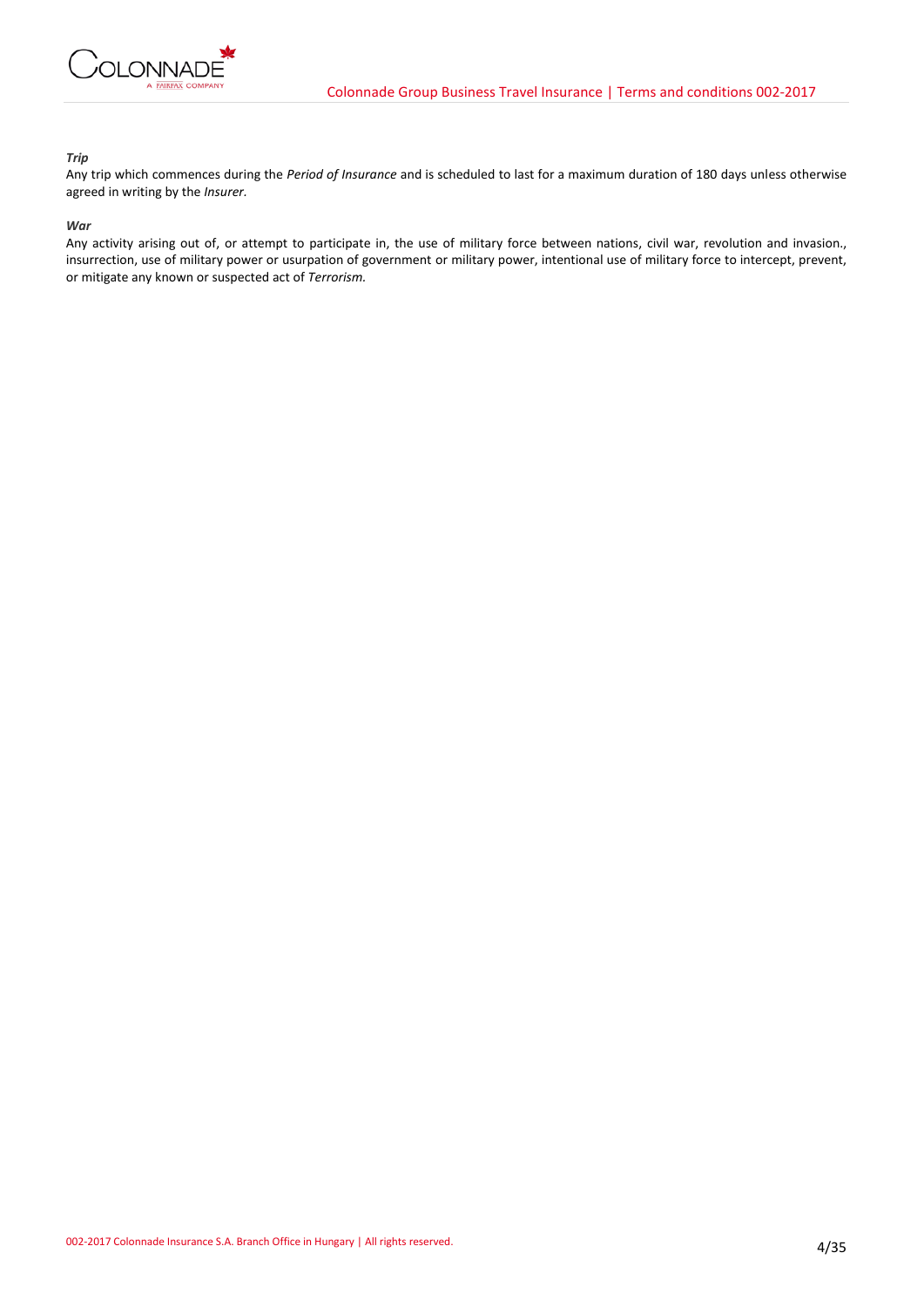

# **General Policy Conditions**

## *Assignment*

This policy will not be assigned unless otherwise agreed by the *Insurer* in writing.

## *Associated companies*

If relevant, and subject to the *Insurer'*s prior written consent, this policy will cover *Associated Companies* as long as a list of these companies has been provided to and accepted by the *Insurer*. If the business activities of the *Policyholder* changes from those advised to the *Insurer*, the *Policyholder* must tell the *Insurer* immediately.

## *Change in Risk*

The *Policyholder* must tell the *Insurer* immediately of any significant changes its business activities during the *Period of Insurance,* including any acquisition, establishment or disposal of companies or operations. The policy will cover such changes only with the prior written consent of the *Insurer.*

## **Exemption of the Insurer**

If it is proven, that the accident was caused by the Insured Person's s illegal, intended, or gross negligent behaviour,

An accident will be caused as a consequence of gross negligent behaviour of the Insured Person, if the accident happened:

- in connection with the influence of alcohol of the Insured Person's (higher than 0.8‰ alcohol in the blood),
- during driving by the Insured Person without driving licence, or driving under the influence of alcohol.

- In connection with the influence of drug of the Insured Person

## *Start of risk assumption*

The *Insurer* starts assume liability within the *Period of Insurance*, when the *Insurance Premium* is paid by the *Policyholder*, unless otherwise agreed in writing by the *Policyholder* and the *Insurer.*

# *Cancellation of Cover*

The policy under these conditions is for an indefinite term. Within this, one period means one calendar year starting the effective date as shown in the Schedule as agreed by the by the Policyholder and Insurer.

The *Insurer* and the *Policyholder* can cancel this Policy under the *Period of Insurance* by giving written notice 30 days before the end of the *Period of Insurance*.

In case of cancellation the premium for the period up to the date when the cancellation takes effect will be calculated and any unearned portion of the premium paid will be returned. If the *Policyholder* cancels this policy the premium paid will be returned subject to a minimum retention by the *Insurer* of 100 000 HUF or one third of the annual premium, whichever the greater, provided no claim has been paid or is payable and no incident has occurred which could give rise to a claim under this policy.

# An *Insured Person* cannot cancel this policy.

If the *Insurer* or the *Policyholder* does not make a written declaration 30 days before the anniversary stating the opposite, the *period of insurance* will be automatically renewed with the last known number of the insured persons and sums insured and as such a new *Period of Insurance* commences.

#### *Data Protection*

# The *Policyholder*

- 1) confirms that the *Policyholder* provides all personal data of *Insured Persons* needed for the purpose of administering the cover under this policy (as defined by the Insurance Act) with the consent of the *Insured Persons* to whom the personal data refers;
- 2) acknowledges that the *Insurer* will process such personal data only for the purpose of administering the insurance provided under this policy and claims made under this policy for as long as any claim may be asserted against the *Insurer*.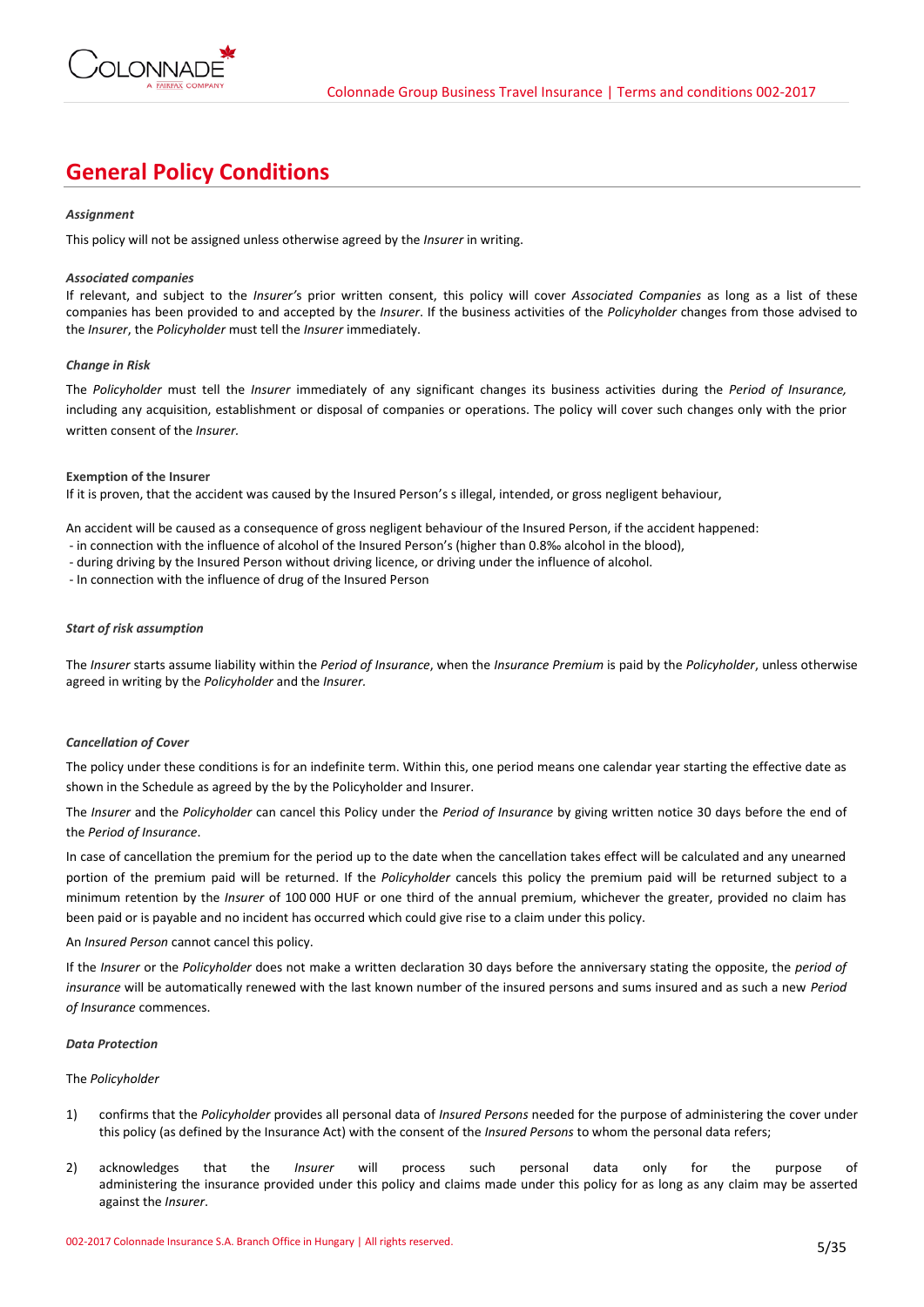

#### *Failure to comply with policy conditions*

Where the *Policyholder* or an *Insured Person* does not comply with any obligation to act in a certain way specified in this policy, payment of the *Policyholder* or an *Insured Person's* recovery under any claim may be affected.

### *Fraud*

Any fraud, deliberate dishonesty, or hiding information connected with a claim, will make this policy invalid. If the *Insured Person* hides any information connected with a claim, the *Insurer* may invalidate the claim.

#### *Incorrect Information*

In the event that important facts or information disclosed are shown to be incorrect, the *Insurer* may be exempted from its obligations under this policy.

## *Information provision*

## Applicable to Section B – Travel:

Within 14 days after the end of *Period of Insurance* (or earlier if requested by the *Insurer*) the *Policyholder* shall furnish the *Insurer* with the total number of travel days by occupational categories specified in the *Schedule*.

## *Law and Jurisdiction*

This policy is a contract of insurance between the *Policyholder* and the *Insurer*. It will be governed by the laws of Hungary and will be subject to the exclusive jurisdiction of Hungarian Courts.

### *Notices*

Any notice served by the *Policyholder* or an *Insured Person* under this policy must be sent to the following address unless otherwise agreed in writing by the *Insurer:*

The Accident and Health Manager

### **Colonnade Insurance S. A. Branch Office in Hungary**

1139 Budapest Váci út 99. Hungary

Any notice served by the *Insurer* shall be sent to the *Policyholder's* address as stated in the *Schedule*

#### *Other Insurances*

If at the time of a claim there is another insurance policy in the *Policyholder's* name which covers the *Policyholder* or the *Insured Person* for the same expense or loss, the *Insurer* will only pay a proportion of the claim, determined in proportion to the cover provided by each of the policies, except for Accidental death and disability which are payable in full.

## *Other Interests*

No person other than the *Policyholder, Insured Person* or *Beneficiary* is entitled to make a claim under this policy.

#### *Premium*

002-2017 Colonnade Insurance S.A. Branch Office in Hungary | All rights reserved. 6/35 The *Policyholder* is liable to pay the *Premium* stated in the *Schedule* by the *Premium Due Date* as stated in the *Schedule,* unless otherwise agreed in writing by the *Policyholder* and the *Insurer*. Should the *Policyholder* fail to settle the insurance *Premium* on or before the due date, the *Insurer* shall be entitled to request payment in writing, by granting a 30-day grace period and also warning the *Policyholder* to the consequences of non-payment. The insurance contract shall terminate retroactively with effect of the original due date if the grace period expires without the *Policyholder* settling the insurance *Premium*, unless the *Insurer* takes legal action as to the enforcement of its claim before court without delay. In such case the *Policyholder* shall be entitled to request the *Insurer* to reactivate the insurance coverage within one hundred and twenty days from the date of termination of the insurance contract. The *Insurer* may reactivate the insurance coverage under the terms and conditions of the terminated contract on condition that the formerly due insurance premium is paid.Should the *Policyholder* fail to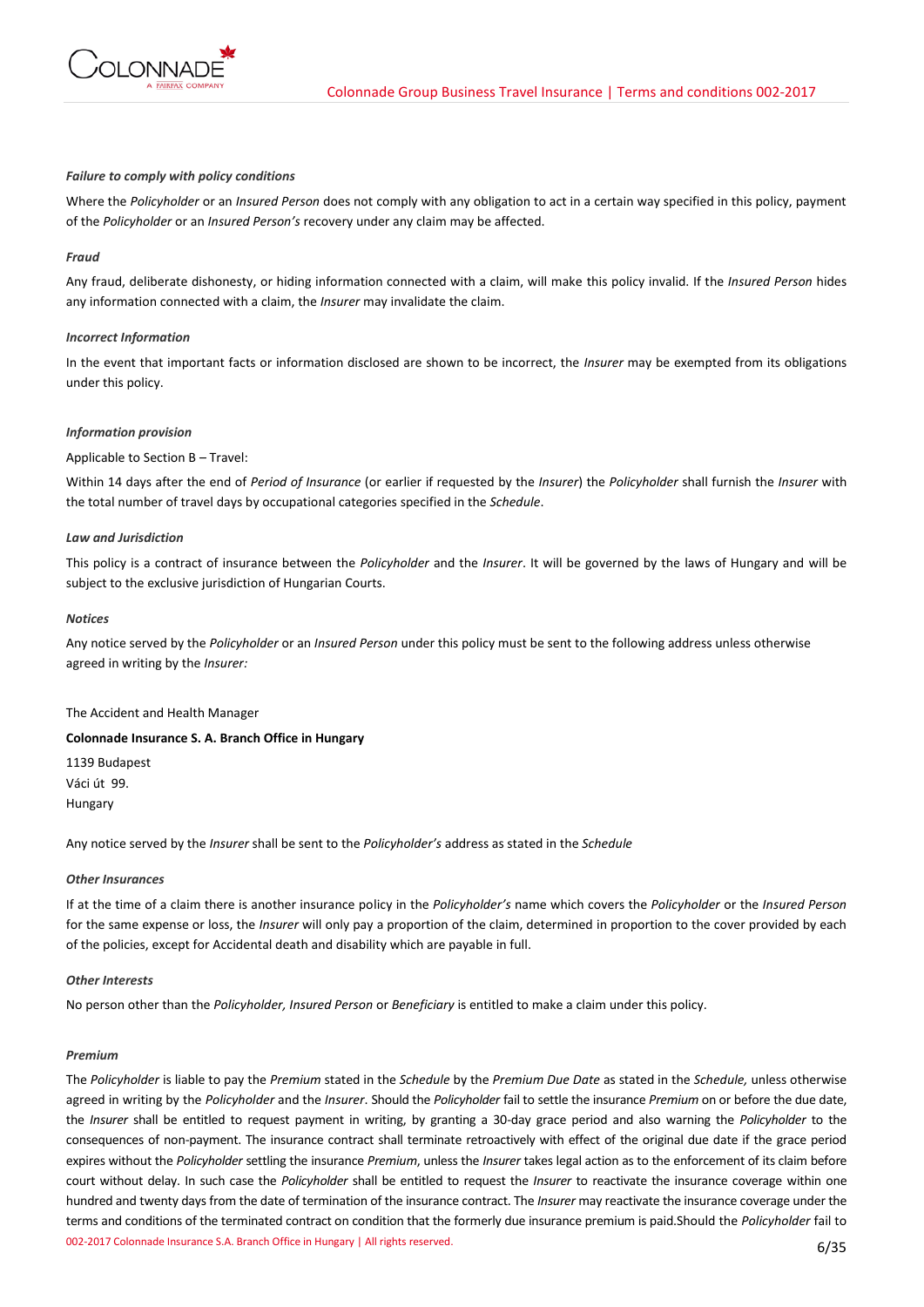

pay the due insurance *Premium* (premium installment) and the *Insurer* fail to send its request of payment as stated above, the contract shall terminate at the end of the insurance period.

## *Premium adjustment*

The Premium adjustment is calculated on the basis of the difference between the estimated number of travel days (upon which Premium shown on the *Schedule* was calculated) and the actual number of travel days (as provided by the *Policyholder*) multiplied by the premium for 1 travel day by occupational categories shown on the *Schedule*.

The *Insurer* shall waive the Premium adjustment if it is less than 50.000.-HUF and less than 10% of the Premium Section B shown on the *Schedule*. If not, the Premium adjustment shall be due and payable to the *Insurer* or *Policyholder* within 30 days after the end of *Period of Insurance.* 

No premium adjustment shall be applicable if no premium payment made in the given *Period of Insurance*.

Premium under this Policy (Premium shown on the *Schedule* plus Premium adjustment) shall not be less than 50.000.-HUF or one third of the total Premium shown on the *Schedule*, whichever the greater, irrespective of any change in the number of travel days.

## *Reasonable Care*

The *Policyholder* and each *Insured Person* must take all reasonable steps to avoid and/or minimise any loss or damage and must also make every reasonable effort to recover any property covered by this policy which has been lost or stolen.

## **Sanctions Exclusion**

The *Insurer* shall not be deemed to provide cover and the Insurer shall not be liable to pay any claim or provide any benefit hereunder to the extent that the provision of such cover, payment of such claim or provision of such benefit would expose the *Insurer*, its parent company or its ultimate controlling entity to any sanction, prohibition or restriction under United Nations resolutions or the trade or economic sanctions, laws or regulations.

# **General Claims Provisions**

# 1) *Claims Evidence*

The *Policyholder, Insured Person* or *Beneficiary* must provide at its or his or her own expense any documents or evidence (including postmortem examinations) to the *Insurer* in support of a claim.

The *Insurer* may request the documents listed in point 4.

#### 2) *Claims Notification*

The *Policyholder, Insured Person* or *Beneficiary* must tell the *Insurer* as soon as possible of any potential claim and in any case within 30 days from the date of the event giving rise to a claim, but notice of death must be given immediately.

#### 3) *Medical examination*

The *Insurer* may request an *Insured Person* to undergo medical examinations in connection with any claim at the *Insurer's* expense.

**In case of a claim the following documents shall be provided to the Insurer** 

## **General documents:**

- Completed and duly signed claim request form (policy number, address, data needed for the transfer of payments)
- Employer's certificate if the employee is covered by a company group insurance;
- Medical documentation (ambulant sheet containing the diagnose of the disease/sickness, final report of the hospital, treatment sheet, histological findings, contact details of the doctor, medical case history, medical documentation of the PCP about any disease/sickness or accident preceding the travel, certification issued by the doctor about the expected recovery date, sick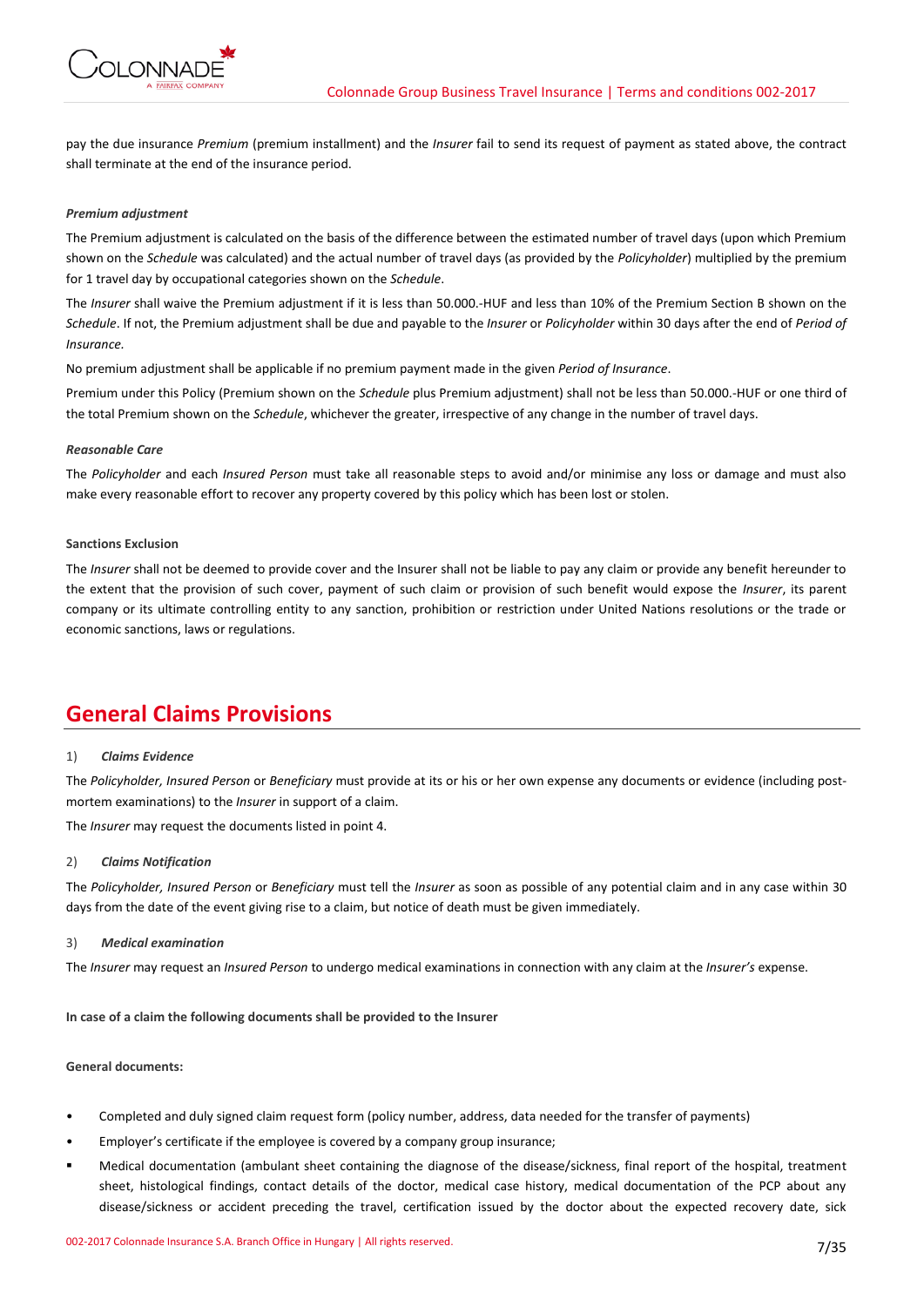**ONNADE** 

allowance documents, medical documentation stating the extent of the disability, decision of National Medical Expert Institute, medical expert opinion),

- Invoices (invoices about the hospitalization; invoices about the medicaments and the transportation of the patients that are required for the assessment of the insurance benefits, payment certificate, invoice about the issuance of the official documents; invoice about the reparation of baggage, invoice of accommodation, flight booking, taxi, phone, or fuel or any other invoice which proofs the claim)
- Policy report (if available), or other official report/report of any other authority (if available);
- Documents certifying the travel (booking, visa, boarding pass, baggage ticket, copy of the passport stamp, In case of travelling with car, declaration about the exact date of departure)
- Copy of the bank statement, any other certificate of the money exchange;
- Description of the accident, or event including the names of possible eyewitnesses;
- Medical case history, medical documentation of the PCP about any disease/sickness or accident preceding the travel;

**Documents requested in relation to the coverages beside the General documents:**

# **In case of accidental death:**

- Death certificate, autopsy report, medical certificate proving the reason of the death;
- Certificate of inheritance, Grant of probate; decision or record of an official procedure (if any);

# **Permanent Disability (total or partial) due to an accident:**

- Medical documentation stating the extent of the disability, decision of National Medical Expert Institute, medical expert opinion;
- Invoices about retraining expenses, certification of the retraining institution on the training and the participation;

# **Recovery cash:**

- Sick allowance documents,
- Certification issued by the doctor about the expected recovery date,

# **Accidental death in a plane crash:**

- Certification of the airline company that the Insured was on the passenger list and travelled on the plane;
- Certification of the Ministry of Foreign Affairs about the plane crash;

# **Personal belongings, baggage, baggage delay:**

- Detailed description about the lost or damage of the baggage;
- 'Passenger Irregularity Report', certification or statement of the airline/transportation company about the damage, lost or injury,
- Certification of the airline/transportation company about the indemnification paid to the passenger,
- Detailed list of the lost and damaged items, containing the purchase price and the date of purchase, Invoices certifying the purchase (if available)
- In case of any damage: invoice about the reparation, or statement that damaged item cannot be repaired,
- check in receipt, baggage ticket, certification of costs and expenses of the reasonable required shopping abroad, certification of receipt of the baggage containing the date, time and name of the passenger

**Money:** documents certifying the financial loss, certification of the possession;

**Cash:** certification of the cash withdrawal and the money exchange;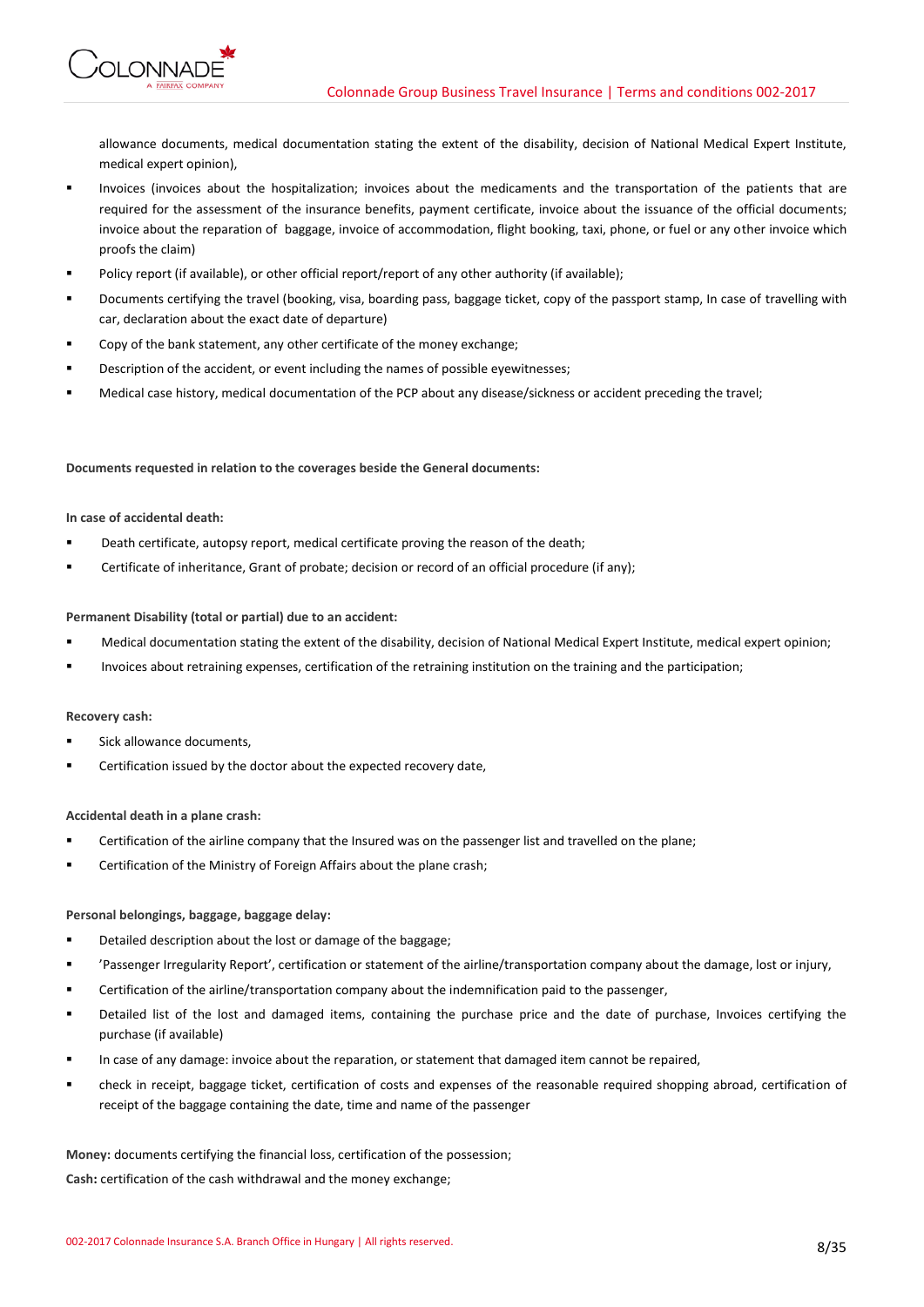

**Flight delay or cancellation, air-route change:**

 Certification of the airline/transportation company about the delay or cancellation, certification of the original flight with the original ticket or reservation and the new departure with the new boarding pass; flight number, destination country and city where the flight was delayed or cancelled,

**Cancellation of the trip:**

- Document certifying the reason of cancellation(such as medical documentation, etc.);
- Original of the ticket reservation, invoice about the ticket;
- Certification of payments of the items that can be reimbursed from other sources (for example reimbursement of the airline company, refund of the advance payments of booked services, etc.);

## **Home transportation of corps and relics:**

Birth certificate, marriage certificate, death certificate, medical certificate proving the reasons of the death, autopsy report;

#### **Legal costs:**

Certification of the power of attorney; certification of the arrest and its circumstances;

**Bail bond:** Certification of the amount of the bail;

**Personal liability insurance:** Power of Attorney;

**Liability insurance:**

- Power of Attorney; description of the extent of the damage in case of material damage;
- expert opinion of the loss adjustor; opinion of the service center that the damaged good/thing cannot be repaired;

**Hijacking, kidnapping, hostage taking:**

If appropriate, requesting the reports, denunciations, decisions and further statements of the acting authorities,

Please also note that the above list was prepared on the basis of the *Insurer*'s claim experiences, the typical damages and claims. Therefore, in case an exceptional or untypical damage/claim will occur that can be evidenced only by enclosing additional or other documents/means of proof that vary from the above, the Insurer also reserves the right to request the aforementioned documents.

In such cases the Insurer undertakes to inform the insured/claimant or their representatives about the requested documents or means of proof within 8 days from the claim notification.

In case a certain document is not available to the *Insurer*, or the enclosed documents are in contradiction or may raise further issues that need clarification, the *Insurer* reserves the right to request other documents, information or means of proof that are not listed above.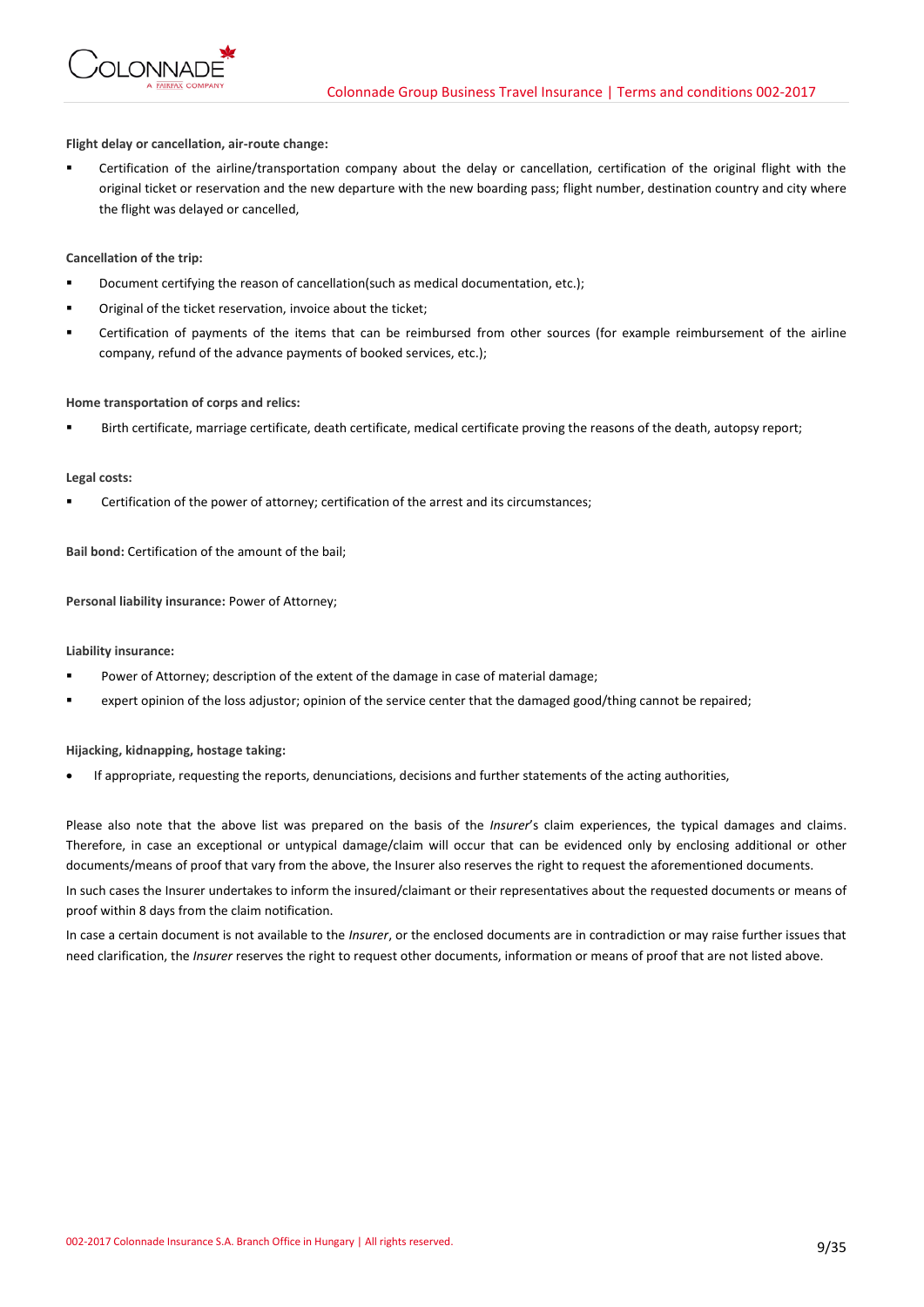

# **General Policy Exclusions**

The Insurer will not pay any claim which is directly or indirectly caused by or contributed to or arising from:

- 1. Ionising radiations or contamination by radioactivity from any nuclear fuel or from any nuclear waste from the combustion of nuclear fuel;
- 2. The radioactive toxic explosive or other hazardous properties of any explosive nuclear assembly or nuclear component thereof;
- 3. The dispersal, application or the release of pathogenic or poisonous biological or chemical materials;
- 4. *War* (whether declared or not) unless agreed by the *Insurer* in writing;
- 5. *Terrorism* unless agreed by the *Insurer* in writing;
- 6. Intentional self-injury, suicide or attempted suicide, criminal act or attempts to commit a criminal act;
- 7. Flying except whilst travelling as a commercial passenger on a *Scheduled Flight* or charter flight;
- 8. An *Accident* proved to have occurred due to the influence of alcohol and/or any drug or drugs not prescribed by a medical practitioner and/or where any prescribed drugs have been taken contrary to manufacturer's instructions;
- 9. AIDS/HIV, or any sexually transmitted disease;
- 10. Active participation in any hazardous sport including parachuting, hang gliding, para-sailing, off-piste skiing, scuba diving, potholing and bungee jumping unless otherwise agreed by *Insurer* in writing Service, training or duty with any military, police, militia or paramilitary organisation, unless otherwise agreed by *Insurer* in writing
- 11. Any *Bodily Injury* or *Sickness* that existed prior to the *Period of Insurance*.
- 12. for *Bodily Injury* sustained whilst or as a result of participating in any professional sport activities.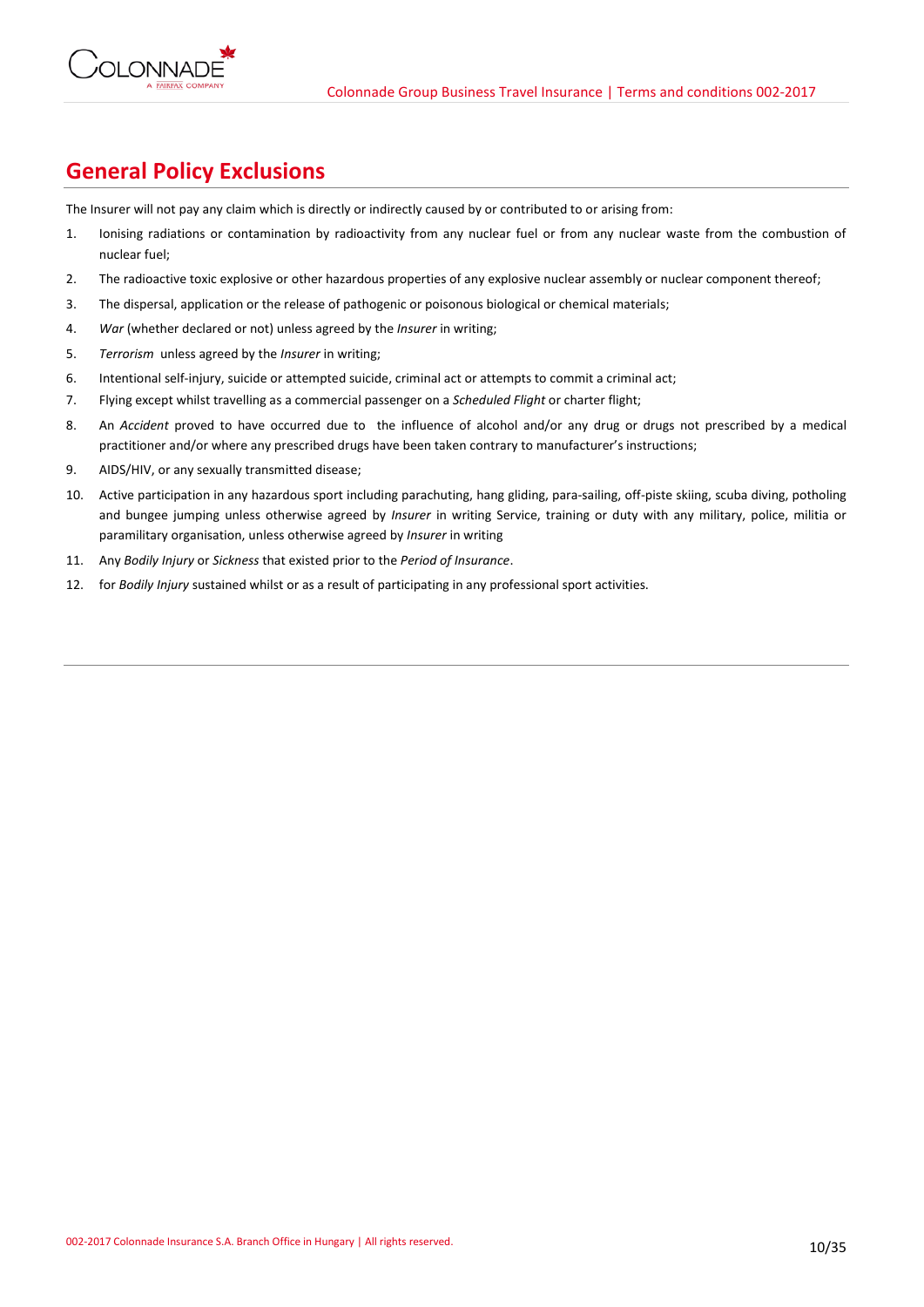

# **Exclusions applicable to Section A, B**

- 1. The *Insurer* will not pay any Benefit where *Bodily Injury* or death, *Disability*, or the incurring of *Medical Expenses* is the result of or is contributed to by:
	- a) *Sickness* (not resulting from *Bodily Injury*), or
	- b) any naturally occurring condition or degenerative process, or
	- c) Any gradually operating cause

2. The *Insurer* will pay the following benefits only to an *Insured Person* when she/he reaches 80 years of age: Accidental death, Disability, Hospital Cash due to accident. The benefit will be reduced to 20% of the *Sum Insured* shown on the Schedule or 32,000.-EUR whichever is less.

"Age" as used above refers to the age of the *Insured Person* on the *Insured Person's* most recent birthday, regardless of the actual time of birth.

# **Exemption of the Insurer**

it is proven, that the accident was caused by the Insured Person's s illegal, intended, or gross negligent behaviour,

An accident will be caused as a consequence of gross negligent behaviour of the Insured Person, if the accident happened:

- in connection with the influence of alcohol of the Insured Person's (higher than 0.8‰ alcohol in the blood),
- during driving by the Insured Person without driving licence, or driving under the influence of alcohol,
- In connection with the influence of drug of the Insured Person

# **Disputes, Complaints, Claims Period and Data Protection**

The *Insurer* will make every effort to ensure that the *Policyholder* or an *Insured Person* receives a good standard of service. If the *Policyholder* or an *Insured Person* is not satisfied with the *Insurer's* service he or she should contact the following organization personally, by phone or written:

# **- The General Manager of Colonnade Insurance S. A. Branch Office in Hungary**

(1139 Budapest, Váci út 99., Tel: +36 1 460 1400, Fax: +36 1 460 14-99. ) email: info@colonnade.hu

# **- Hungarian National Bank**

1012 Budapest, Krisztina krt. 39.,

Tel: + 36 40 203 776; Fax: + 36 1 489 91 02; e-mail: ugyfelszolgalat@mnb.hu

# **- Financial Arbitration Board**

(1013 Budapest, Krisztina krt. 39.)

Tel: + 36 40 203 776; Fax: + 36 1 489 91 02; e-mail: ugyfelszolgalat@mnb.hu

The *Insurer*s' customer complaints policy is attached as Annex 1 to the present Terms and Conditions.

The *Insurer* will do its best to resolve any difficulty direct with the *Policyholder* or an *Insured Person*, but if the *Insurer* is unable to do this to the *Policyholder* or an *Insured Persons* satisfaction, he or she may be entitled to refer any dispute to the Court.

#### **The language of client declaration and communication**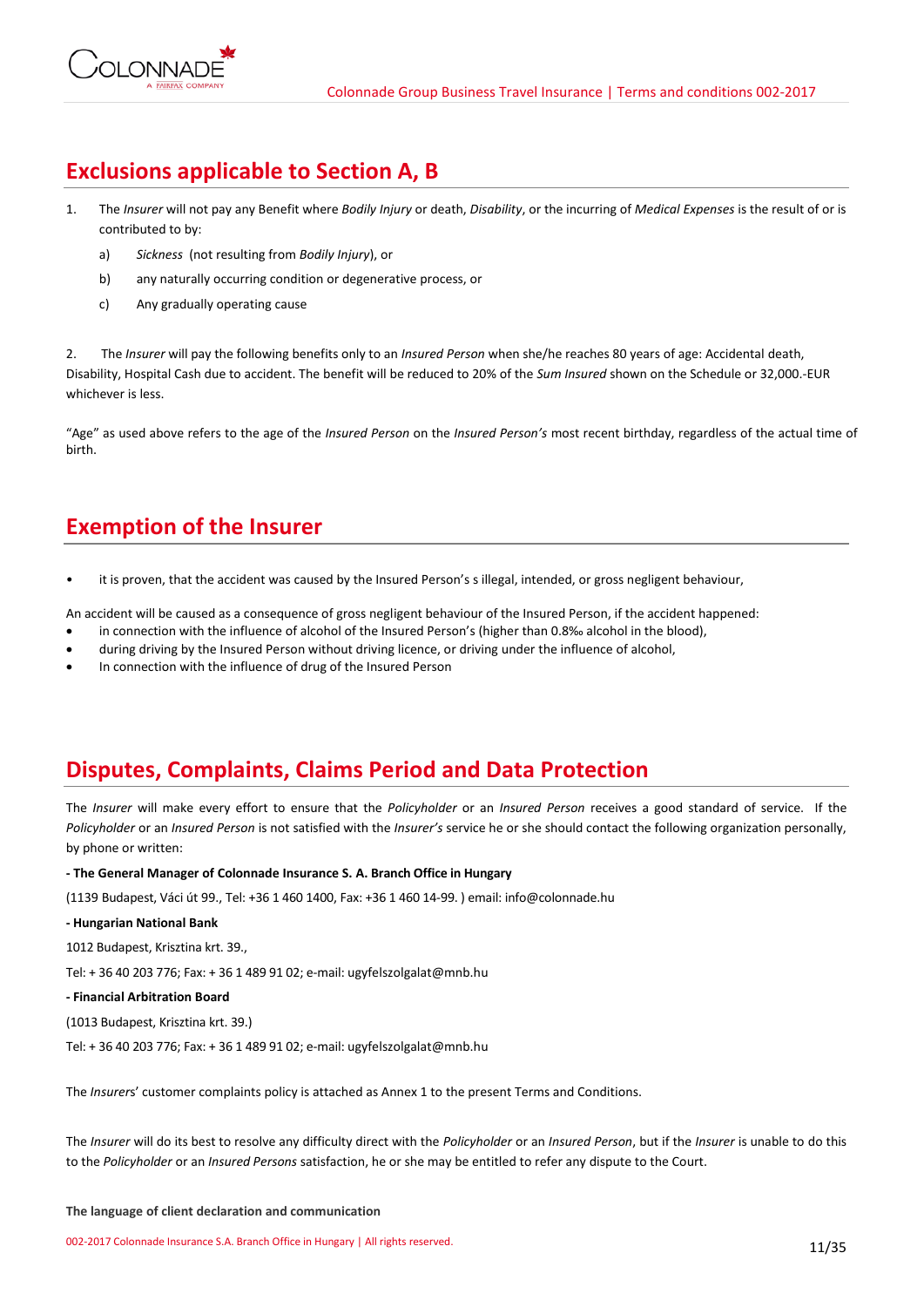

The contact and information between the *Insurer* and *Insured Person* occurs in Hungarian.

**Claims Period**

The period within which a claim under this policy may be made is two years. This period begins when the claim arising out of the policy occurs.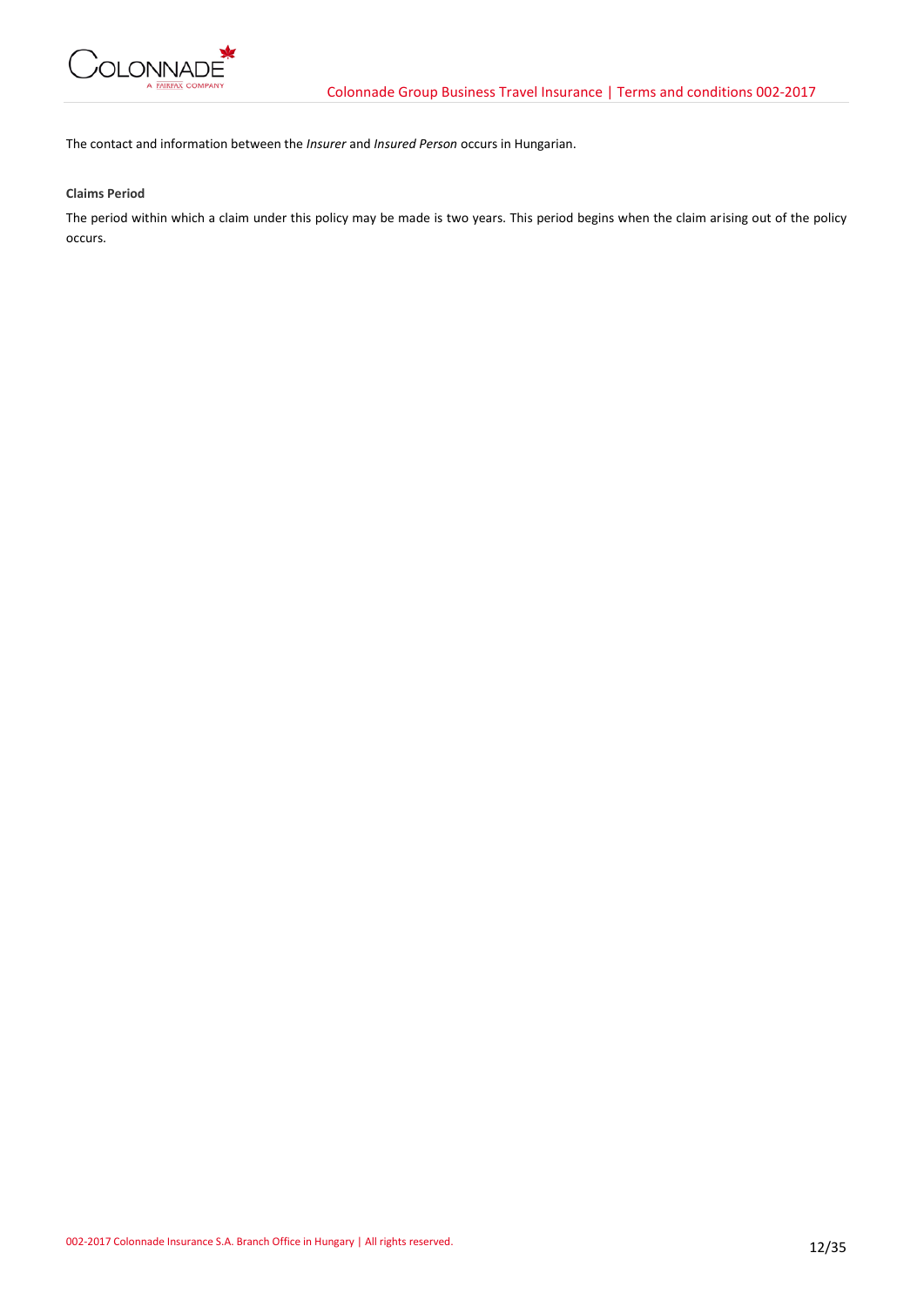# **Information on professional secrecy and personal data management**

Insurance secret shall mean all data - other than classified information - in the possession of insurance companies, reinsurance companies and insurance intermediaries that pertain to the personal circumstances and financial situations (or business affairs) of their clients (including claimants), and the contracts of clients with insurance companies and reinsurance companies.

Insurance and reinsurance companies are entitled to process the insurance secrets of clients only to the extent that they relate to the relevant insurance contract, with its creation and registration, and to the service. Processing of such data shall take place only to the extent necessary for the conclusion, amendment and maintenance of the insurance contract and for the evaluation of claims arising from the contract or for any other purpose specified in the Insurance Act.

Insurance and reinsurance companies shall obtain the data subject's prior consent for processing data for purposes other than what is contained in Subsection (1) Section 135 of Act LXXXVIII of 2014 (Insurance Act). The client shall not suffer any disadvantage if the consent is not granted, nor shall be given any advantage if it is granted.

Unless otherwise provided for by law, the owners, directors and employees of insurance and reinsurance companies, and all other persons having access to insurance secrets in any way during their activities in insurance-related matters shall be subject to the obligation of professional secrecy without any time limitation.

According to the Act on the Processing and Protection of Personal Data in the Field of Medicine (hereinafter referred to as "PDFM"), insurance companies shall be authorized to process any data pertaining to the medical condition of clients only for those 3 reasons set out in Subsection (1) of Section 135 of the Insurance Act, in accordance with the provisions of PDFM and only in possession of the express written consent of the data subject.

Insurance secrets may only be disclosed to third parties:

- a) under the express prior written consent of the insurance or reinsurance company's client to whom they pertain, and this consent shall precisely specify the insurance secrets that may be disclosed;
- b) if there is no obligation of professional secrecy under the Insurance Act.

The requirement of confidentiality concerning insurance secrets shall not apply to:

- a) the Authority in exercising its designated functions;
- b) the investigating authority and the public prosecutor's office after ordering the investigation;
- c) the court of law in connection with criminal cases, civil actions and non-contentious proceedings, and the judicial review of administrative decisions, including the experts appointed by the court, and the independent court bailiff in connection with a case of judicial enforcement, the principal creditor in debt consolidation procedures of natural persons, the Családi Csődvédelmi Szolgálat (Family Bankruptcy Protection Service), the family administrator, the court;
- d) notaries public, including the experts they have appointed, in connection with probate cases;
- e) the tax authority in the cases referred to in Subsection (2);
- f) the national security service when acting in an official capacity,
- g) the Gazdasági Versenyhivatal (Hungarian Competition Authority) acting in an official capacity;
- h) guardians acting in an official capacity,
- i) the government body in charge of the healthcare system in the case defined in Subsection (2) of Section 108 of Act CLIV of 1997 on Health Care;
- j) bodies authorized to use secret service means and to conduct covert investigations if the conditions prescribed in specific other act are provided for;
- k) the reinsurer and in case of co-insurance, the insurers underwriting the risk,
- l) with respect to data transmitted as governed by law, the bureau of insurance policy records maintaining the central policy records, the claims registry body operating the central claims history register, furthermore, the national transport authority and the Central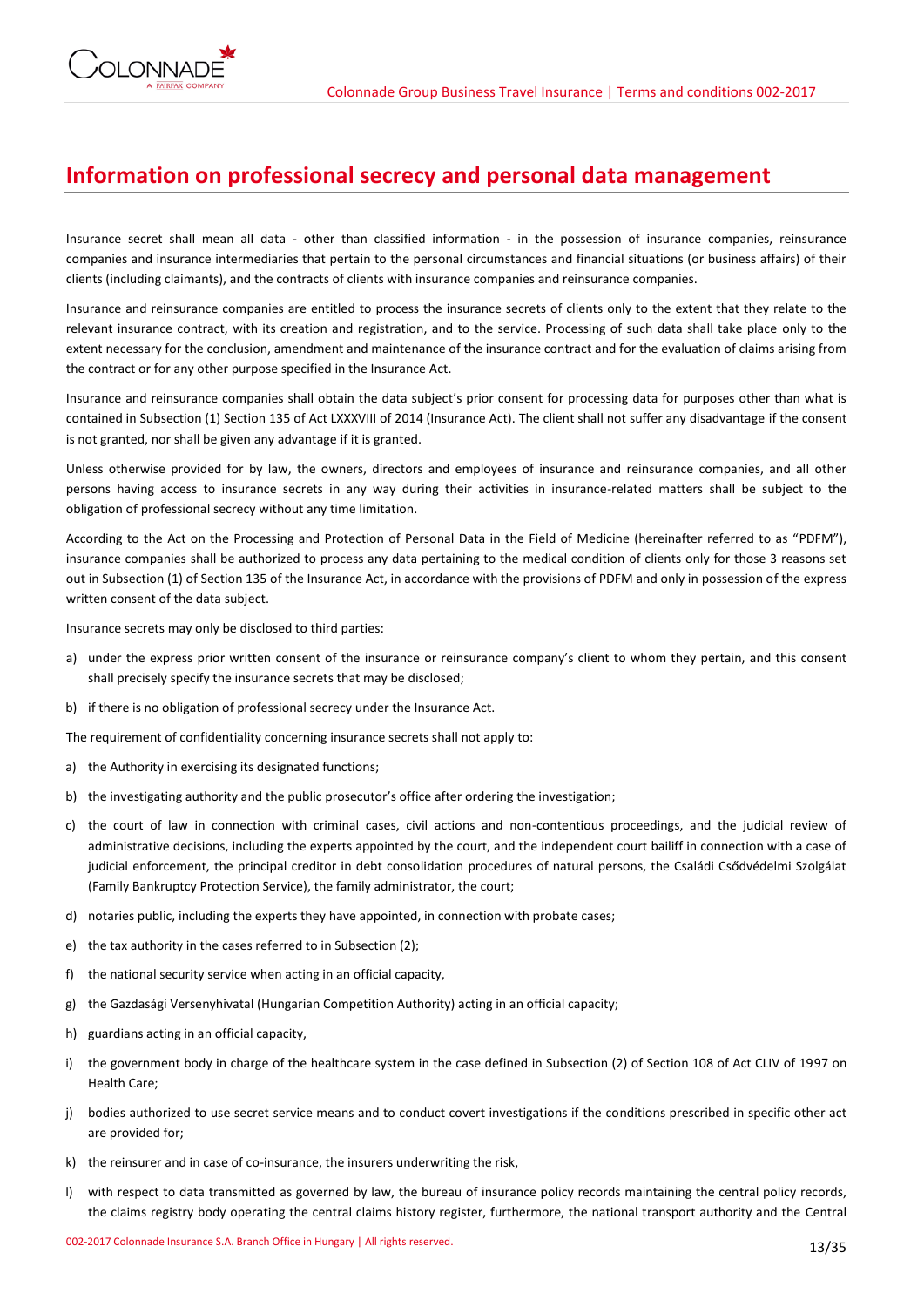

Office for Administrative and Electronic Public Services in respect of any official affairs related to road traffic management tasks concerning motor vehicles not covered by the register [while upon receipt of a written request from a body or person referred to in Paragraphs a)-j), n) and s) of Subsection (1) of Section 138 of the Insurance Act indicating the name of the client or the description of the insurance contract, the type of data requested and the purpose of and the grounds for requesting data, with the exception that the bodies or persons referred to in Paragraphs p)-s) are required to indicate only the type of data requested and the purpose and grounds for requesting it. An indication of the statutory provision granting authorization for requesting data shall be treated as

- m) the receiving insurance company with respect to insurance contracts conveyed under a portfolio transfer arrangement, as provided for by the relevant agreement;
- n) with respect to the information required for settlement and for the enforcement of compensation claims, and also for the conveyance of these among one another, the body operating the Compensation Fund and/or the Claims Guarantee Fund, the National Bureau, the correspondent, the Information Centre, the Claims Organization, claims representatives and claims adjustment representatives, or the responsible party if wishing to access - in exercising the right of self-determination - the particulars of the other vehicle that was involved in the accident from the accident report for the purpose of settlement;
- o) the outsourcing service provider with respect to data supplied under outsourcing contracts; the tax auditor in respect to data supplied under tax audit agreements [while, upon receipt of a written request from a body or person referred to in Paragraphs a)-j), n) and s) of Subsection (1) of Section 138 of the Insurance Act indicating the name of the client or the description of the insurance contract, the type of data requested and the purpose of and the grounds for requesting data, with the exception that the bodies or persons referred to in Paragraphs p)-s) are required to indicate only the type of data requested and the purpose and grounds for requesting it. An indication of the statutory provision granting authorization for requesting data shall be treated as verification of the purpose and legal grounds.]
- p) third-country insurance companies and insurance intermediaries in respect of their branches, if they are able to satisfy the requirements prescribed by Hungarian law in connection with the management of each datum and the country in which the thirdcountry insurance company is established has regulations on data protection that conform to the requirements prescribed by Hungarian law;
- q) the commissioner of fundamental rights when acting in an official capacity;

verification of the purpose and legal grounds.

**ONNADE** 

- r) the Nemzeti Adatvédelmi és Információszabadság Hatóság (the National Authority for data Protection and Freedom of Information) when acting in an official capacity.
- s) the insurance company in respect of the bonus-malus system and the bonus-malus rating, and the claims record and the bonusmalus rating in the cases specified in the decree on the detailed rules for the verification of casualties, upon receipt of a written request from a body or person referred to in Paragraphs a)-j), n) and s) of Section 138 of the Insurance Act indicating the name of the client or the description of the insurance contract, the type of data requested and the purpose of and the grounds for requesting data, with the exception that the bodies or persons referred to in Paragraphs p)-s) are required to indicate only the type of data requested and the purpose and grounds for requesting it. An indication of the statutory provision granting authorization for requesting data shall be treated as verification of the purpose and legal grounds.

Pursuant to Paragraph e) of Subsection (1) of Section 138 of the Insurance Act, there shall be no confidentiality obligation concerning insurance secrets in connection with tax matters where the insurance company is required by law to disclose specific information to the tax authority upon request and/or to disclose data concerning any payment made under an insurance contract that is subject to tax liability.

The requirement of confidentiality concerning insurance secrets shall not apply to financial institutions stipulated by the Act on Credit Institutions and Financial Enterprises with regard to an insurance contract related to any receivable arising out of financial service, provided that the financial institution submits its request in writing to the insurance company which contains the name of the client or the insurance contract, all types of data requested, the purpose of the information request and its title.

The disclosure made by the insurance company to the tax authority in compliance with the obligation prescribed in Sections 43/B-43/C of Act XXXVII of 2013 on International Administrative Cooperation in Matters of Taxation and Other Compulsory Payments (hereinafter referred to as "IACA") in accordance with Act XIX of 2014 on the Promulgation of the Agreement between the Government of Hungary and the Government of the United States of America to Improve International Tax Compliance and to Implement FATCA, and on the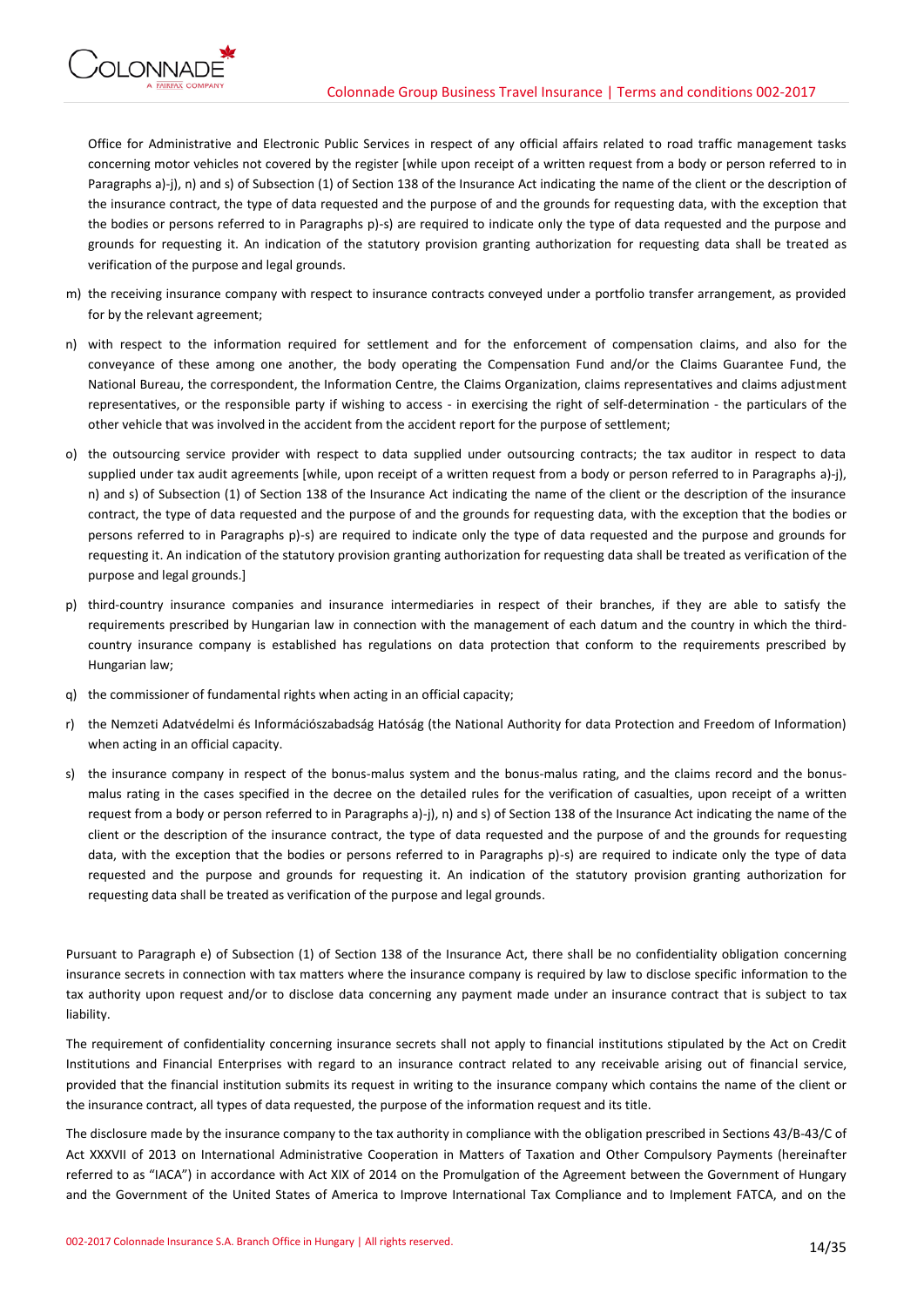

Amendment of Certain Related Acts (hereinafter referred to as "FATCA Act") shall not be construed as violation of insurance secrets.

Insurance and reinsurance companies shall be authorized to disclose the personal data of clients in the cases and to the agencies indicated in Subsections (1) and (6) of Section 138 and in Sections 137, 138 and 140 of the Insurance Act.

The obligation of insurance secrecy shall apply to the employees of the agencies specified in Subsection (1) of Section 138 of the Insurance Act beyond the purview of any legal process.

Insurance and reinsurance companies shall be required to supply information forthwith where so requested in writing by the national security service, the public prosecutor or the investigating authorities under the prosecutor's consent if there is any suspicion that an insurance transaction is associated with:

- a) misuse of narcotic drugs, illegal possession of new psychoactive substances, acts of terrorism, criminal misuse of explosives or blasting agents, criminal misuse of firearms and ammunition, money laundering, or any felony offense committed in criminal conspiracy or within the framework of a criminal organization under Act IV of 1978 in force until 30 June 2013,
- b) unlawful drug trafficking, possession of narcotic drugs, inciting substance abuse, aiding in the manufacture or production of narcotic drugs, illegal possession of new psychoactive substances, acts of terrorism, failure to report a terrorist act, terrorist financing, criminal misuse of explosives or blasting agents, criminal misuse of firearms and ammunition, money laundering, or any felony offense committed in criminal conspiracy or within the framework of a criminal organization under the Criminal Code.

The obligation of confidentiality concerning insurance secrets shall not apply where an insurance or reinsurance company complies with the obligation of notification prescribed in the Act on the Implementation of Restrictive Measures Imposed by the European Union Relating to Liquid Assets and Other Financial Interests.

The disclosure of the group examination report to the dominating member of the financial group during the supervisory oversight proceedings in the case of group supervision shall not constitute a breach of confidentiality concerning insurance secrets and trade secrets.

The obligation to keep insurance secrets shall not apply when:

- a) a Hungarian law enforcement agency makes a written request for information that is considered insurance secret in order to fulfil the written requests made by a foreign law enforcement agency pursuant to an international agreement;
- b) the national financial intelligence unit makes a written request for information that is considered insurance secret acting within its powers conferred under the Act on the Prevention and Combating of Money Laundering and Terrorist Financing or in order to fulfil the written requests made by a foreign financial intelligence unit.

It shall not constitute a violation of insurance secrecy where an insurance or reinsurance company supplies information to a third-country insurance or reinsurance company or a third-country data processing agency:

- a) if the client to whom such information pertains (hereinafter referred to as "data subject") has given his prior written consent, or
- b) if in the absence of the data subject's consent the data is disclosed within the scope, for the purposes and on the legal grounds specified by law, and the level of protection available in the third-country satisfies either of the requirements prescribed in Subsection (2) of Section 8 of Act CXII of 2011 on the Right of Informational Self-Determination and on Freedom of Information (hereinafter referred to as "Info Act").

The provisions governing data disclosure within the domestic territory shall be observed when sending data that is treated as an insurance secret to another Member State.

The following shall not be construed a breach of insurance secrecy:

- a) the disclosure of data compilations from which the clients' personal or business data cannot be identified;
- b) in respect of branches, transfer of data for the purpose of supervisory activities to the supervisory authority of the country where the registered address (main office) of the foreign-registered company is located, if such transfer is in compliance with the agreement between the Hungarian and the foreign supervisory authorities;
- c) disclosure of information, other than personal data, to the minister for legislative purposes and in connection with the completion of impact assessments;
- d) the disclosure of data in order to comply with the provisions contained in the Act on the Supplementary Supervision of Financial Conglomerates.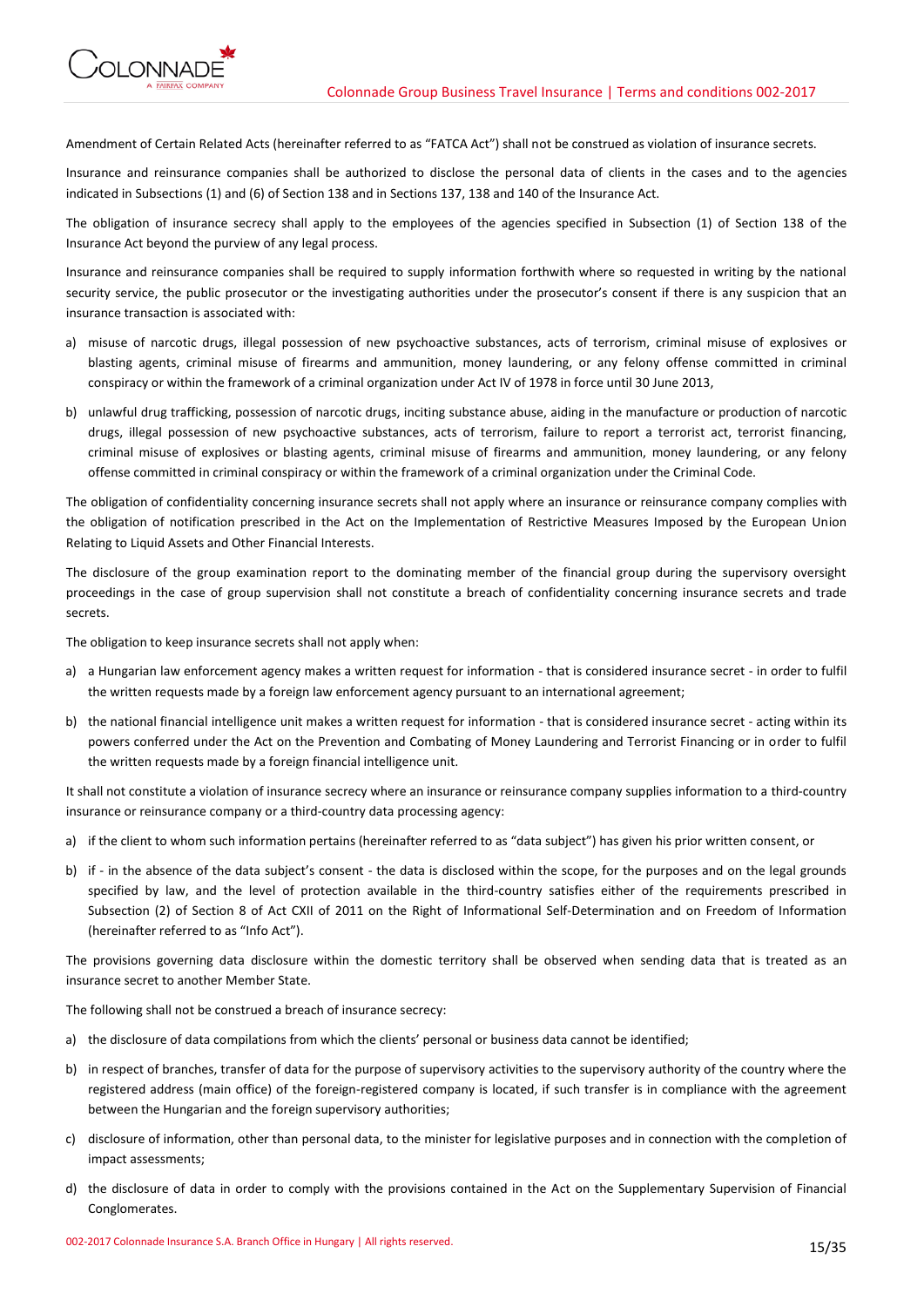

(2) Insurance and reinsurance companies may not refuse to disclose the data specified in Subsection (1) of Section 141 of the Insurance Act on the grounds of protection of insurance secrets.

The personal data indicated in the data transfer records and the data covered by Section 136 of the Insurance Act, or the data treated as special data under the Info Act shall be deleted, respectively, after five years and twenty years following the date of disclosure.

The insurance or reinsurance company shall not be authorized to notify the data subject when data is disclosed pursuant to Paragraphs b), f) and j) of Subsection (1) of Section 138 or Subsection (6) of Section 138 of the Insurance Act.

Insurance and reinsurance companies shall be entitled to process personal data during the life of the insurance or reinsurance contract or other contractual relation, and as long as any claim can be asserted in connection with the insurance, reinsurance or contractual relation.

Insurance and reinsurance companies shall be entitled to process personal data relating to any unconcluded insurance or reinsurance contract as long as any claim can be asserted in connection with the failure of the contract.

Insurance and reinsurance companies shall be required to delete all personal data relating to their current or former clients or to any frustrated contract in connection with which the data in question is no longer required, or the data subject has not given consent, or if it is lacking the legal grounds for processing such data.

(3) Within the meaning of the Insurance Act, the processing of data related to deceased persons shall be governed by the statutory provision on the processing of personal data. The rights of a deceased person in terms of data processing may be exercised by the heir or by the person named as the beneficiary in the insurance contract.

# **Trade secrets of insurance companies and reinsurance companies**

Insurance and reinsurance companies and their owners, any proposed acquirer of a share in an insurance or reinsurance company, as well as the senior executives, non-management officers and employees, agents of insurance or reinsurance companies shall keep any trade secrets made known to them in connection with the operation of the insurance or reinsurance company confidential without any time limitation.

The obligation of confidentiality prescribed in Section 144 of the Insurance Act shall not apply to the following in exercising their designated functions:

a) the Authority;

b) the national security service;

- c) the Állami Számvevőszék (State Audit Office);
- d) the Gazdasági Versenyhivatal (Hungarian Competition Authority);
- e) the internal oversight agency tasked by the Government, which controls the legality and propriety of the use of central budget funds;
- f) property administrators;
- g) the Információs Központ (Information Center);
- h) the agricultural damage survey body, the agricultural damage compensation body, the agricultural administration body, and the institution delegated to conduct economic assessments under the supervision of the ministry directed by the minister in charge of the agricultural sector in respect of insured persons claiming any aid for the payment of agricultural insurance premiums.

The disclosure made by an insurance company to the tax authority in compliance with the obligation prescribed in Sections 43/B-43/C of the IACA in accordance with the FATCA Act shall not be construed as violation of trade secrets.

(3) The disclosure of information by the Authority to the European Insurance and Occupational Pensions Authority (hereinafter referred to as "EIOPA") as provided for in Regulation (EU) No. 1094/2010 of the European Parliament and of the Council of 24 November 2010 establishing a European Supervisory Authority (European Insurance and Occupational Pensions Authority), amending Decision No. 716/2009/EC and repealing Commission Decision 2009/79/EC (hereinafter referred to as "Regulation 1094/2010/EU") shall not be construed as violation of trade secrets.

The obligation of confidentiality prescribed in Section 144 of the Insurance Act shall not apply to: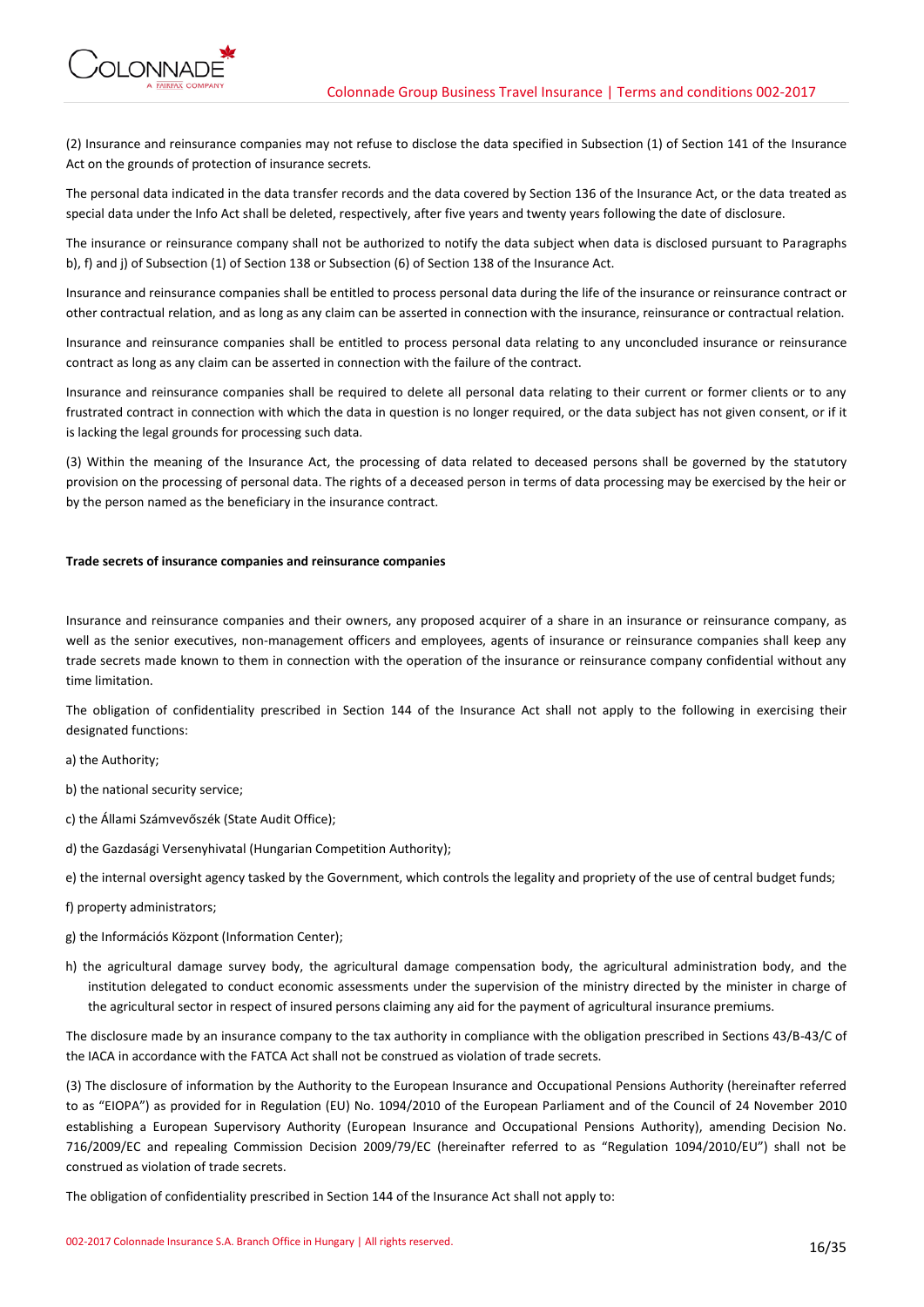

a) the investigating authority and the public prosecutor's office after ordering the investigation;

b) the court of law in connection with criminal cases, civil actions and non-contentious proceedings, and the judicial review of administrative decisions, including the experts appointed by the court, and the independent court bailiff in connection with a case of judicial enforcement, and to the court in local government debt consolidation procedures.

(5) The disclosure of information by the Authority to the minister in charge of the money, capital and insurance markets on insurance and reinsurance companies, enabling individual identification, for legislative purposes and in connection with the completion of impact assessments shall not be construed a breach of trade secrecy.

(6) The disclosure of information by the Information Centre in an official capacity shall not be construed a breach of trade secrecy.

The person acquiring any trade secrets shall keep them confidential without any time limitation.

By virtue of the obligation of secrecy, no facts, information, know-how or data within the sphere of trade secrets may be disclosed to third parties beyond the scope defined in the Insurance Act without the consent of the insurance or reinsurance company, or the client concerned, or used beyond the scope of official responsibilities.

The person acquiring any trade secrets may not use such for his own benefit or for the benefit of a third person, whether directly or indirectly, or to cause any disadvantage to the insurance or reinsurance company affected, or its clients.

In the event of dissolution of an insurance or reinsurance company without succession, the business documents managed by the insurance or reinsurance company and the documents containing trade secrets may be used for archival research conducted after sixty years of their origin.

Any information that is declared by the Info Act to be information of public interest or public information, and as such is rendered subject to disclosure may not be withheld on the grounds of being treated as a trade secret or insurance secret.

Other matters relating to insurance secrets and trade secrets shall be governed by the relevant provisions of the Hungarian Civil Code.

# **Data management relating to data exchange between Insurance Companies**

In discharging the obligations delegated by law, or fulfilling their contractual commitments, in order to provide services in compliance with the relevant legislation or as contracted, and to prevent insurance fraud, the Insurance Company shall - in order to protect the interest of risk groups of insureds - have the right to make a request to another insurance company from 1 January, 2015 with respect to data processed by this insurance company and referred to in Subsections (3)-(5) of Section 149 of the Insurance Act in accordance with Subsection (1) of Section 135 thereof, taking into account the unique characteristics of insurance products affected. The request shall contain the information necessary for the identification of the person, property or right defined therein, it shall specify the type of data requested and the purpose of the request. Making a request and complying with one shall not be construed a breach of insurance secrecy.

In this context the Insurance Company may request the following data from other insurance companies:

Data listed in Paragraphs a) to e) of Subsection 3 of Section 149 of the Insurance Act relating to the conclusion and performance of the insurance contracts pertaining to the insurance class stipulated in points 1 and 2 of Section A of Annex 1 of the Insurance Act;

Data listed in Paragraphs a) to e) of Subsection 4 of Section 149 of the Insurance Act relating to the conclusion and performance of the insurance contracts pertaining to the insurance class stipulated in points 5, 6, 7, 8, 9, 16, 17 and 18 of Section A of Annex 1 of the Insurance Act; and

Data listed in Paragraphs a) to c) of Subsection 5 of Section 149 of the Insurance Act relating to the conclusion and performance of the insurance contracts in case of the prior consent of the claimant pertaining to the insurance class stipulated in points 11, 12, and 13 of Section A of Annex 1 of the Insurance Act.

The requested insurance company shall make available to the requesting Insurance Company the data requested in due compliance with the law, inside the time limit specified in the request, or failing this, within fifteen (15) days from the date of receipt of the request.

The requesting Insurance Company shall be allowed to process data obtained through the request for a period of ninety (90) days from the date of receipt. If the data obtained by the requesting Insurance Company through the request is necessary for the enforcement of that Insurance Company's lawful interest, the time limit specified above for data processing shall be extended until the enforceable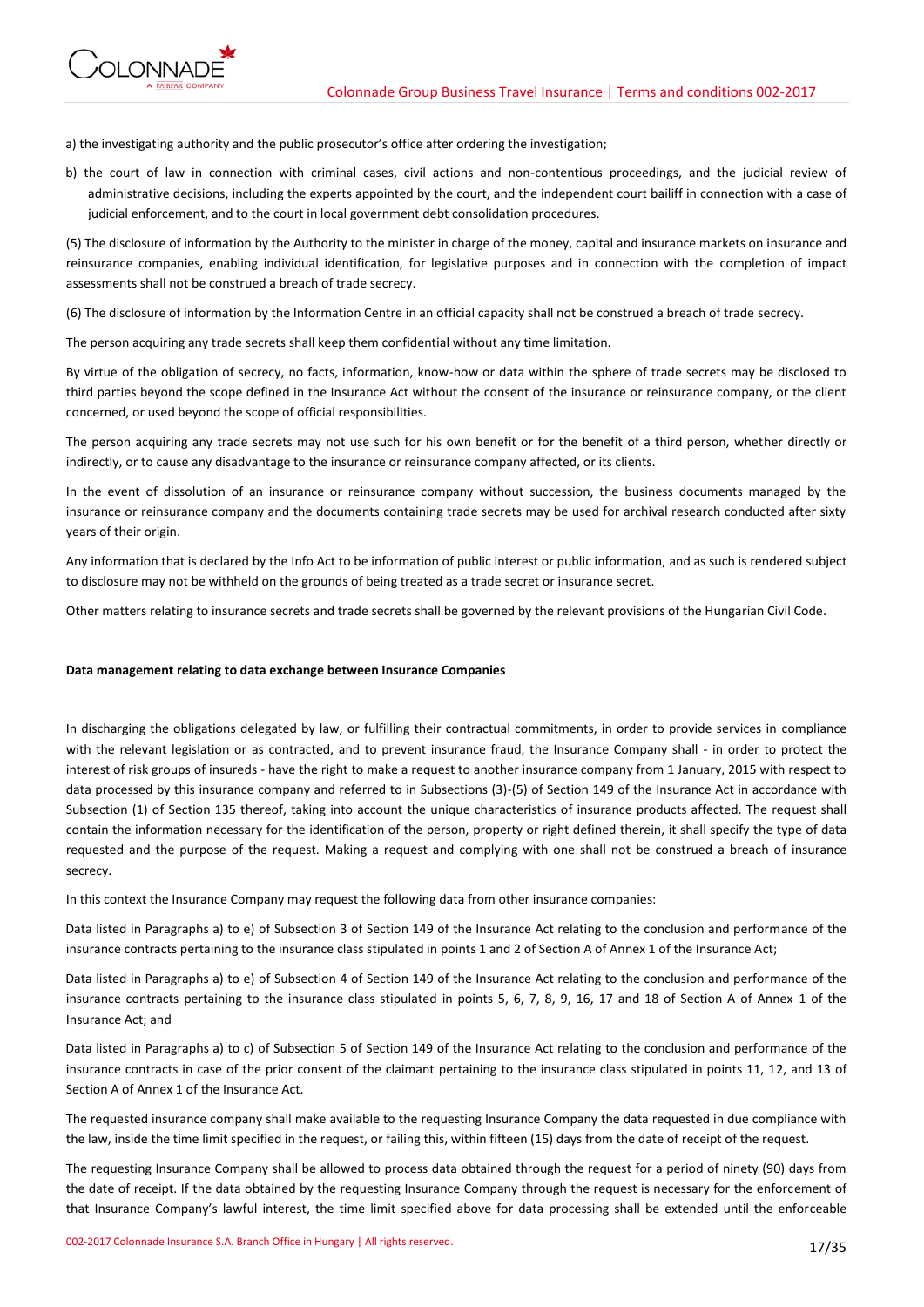

conclusion of the procedure opened for the enforcement of such claim.

If the data obtained by the requesting Insurance Company through the request for the enforcement of the insurance company's lawful interest, and the procedure for the enforcement of such claim is not opened inside a period of one (1) year after the data is received, such data may be processed for a period of one (1) year from the date of receipt. The requesting Insurance Company shall inform the client affected by the request concerning this request and also if the request is satisfied, on the data to which it pertains, at least once during the period of insurance cover.

If the client asks for information regarding his data in accordance with the Info Act and the requesting insurance company no longer has the data to which the request pertains having regard to Subsections 8-10 of Section 149 of the Insurance Act, the client shall be informed thereof.

The requesting Insurance Company shall not be allowed to connect the data obtained through the request relating to an interest insured, with data it has obtained or processed, for purposes other than the above. The requested insurance company shall be responsible for the correctness and relevance of the data indicated in the request."

# **Information on personal data management**

For the purposes of this Chapter and in the light of the provisions on data protection, the Policyholder, Insured, Beneficiary and any other person who are entitled lawfully to the insurance service of the Insurance Company shall be considered its client (hereinafter referred to as: "Client").

The Insurance Company shall be liable for data management and retention, including any data to be provided in the future in connection with the insurance contract.

Personal Data shall mean data relating to a specific (identified or directly or indirectly identifiable by virtue of personal data) Client who is a natural person, as well as conclusions drawn from such data in regard to that relevant Client.

Insurance secret shall mean all data in the possession of the Insurance Company that pertain to the personal circumstances and financial situations or business affairs of the Clients, and the contracts of Clients with the Insurance Companies.

The Insurance Company processes the personal data of Clients only to the extent that they relate to the relevant insurance contract, with its creation and registration, and to the service. The data are provided on a voluntary basis. Pursuant to Act LXXXVIII of 2014 on the Insurance Business, taking into account the purpose of data management, the Insurance Company shall be entitled to manage the Personal Data of its Clients qualifying as Insurance Secret without the explicit consent thereof. The Insurance Company shall be authorized to process any data pertaining to the medical condition of Clients (hereinafter referred to as "Medical Mata") in accordance with the Act on the Processing and Protection of Personal Data in the Field of Medicine and solely in possession of the explicit written consent of the relevant Client. Also, any data pertaining to the medical condition of Clients may only relate to the relevant insurance contract, with its creation and registration, and to the provision of insurance service.

The Insurance Company shall be entitled to process personal data during the life of the insurance contract, and as long as any claim can be asserted by or against it in connection with the insurance.

Unless otherwise provided for by law, the Insurance Company shall be entitled to disclose to Third Parties any data obtained during its conduct of business which qualify as Insurance Secret on the condition that the Client's or its legal representative's written consent precisely specifies the scope of insurance secrets that may be disclosed. Third party shall mean any natural or legal person, or unincorporated business association other than the Client, the data controller or the data processor. As the founder of the Insurance Company, Colonnade Insurance S.A shall not qualify as a Third Party, therefore it shall be entitled to manage any Personal Data and Insurance Secrets of the Clients without their separate written consent.

Any data transfer to the Member States of the European Union and any State which is party to the Agreement on the European Economic Area shall be considered as if the transfer took place within the territory of Hungary. Personal Data of the Clients (including Personal Data qualifying as special data) may be transferred from the country, irrespective of the medium used and the method of transmission, to a data controller managing or data processor processing such data in a Third Country only in case of the explicit consent of the Client and if it is permitted by law, or if any and all criteria of data management set by law are met, and an adequate level of personal data protection provided for by law is ensured during the management and processing of the transferred data in that Third Country. Third country shall mean any State that is not a member State of the European Union and which do not qualify as an EEA State.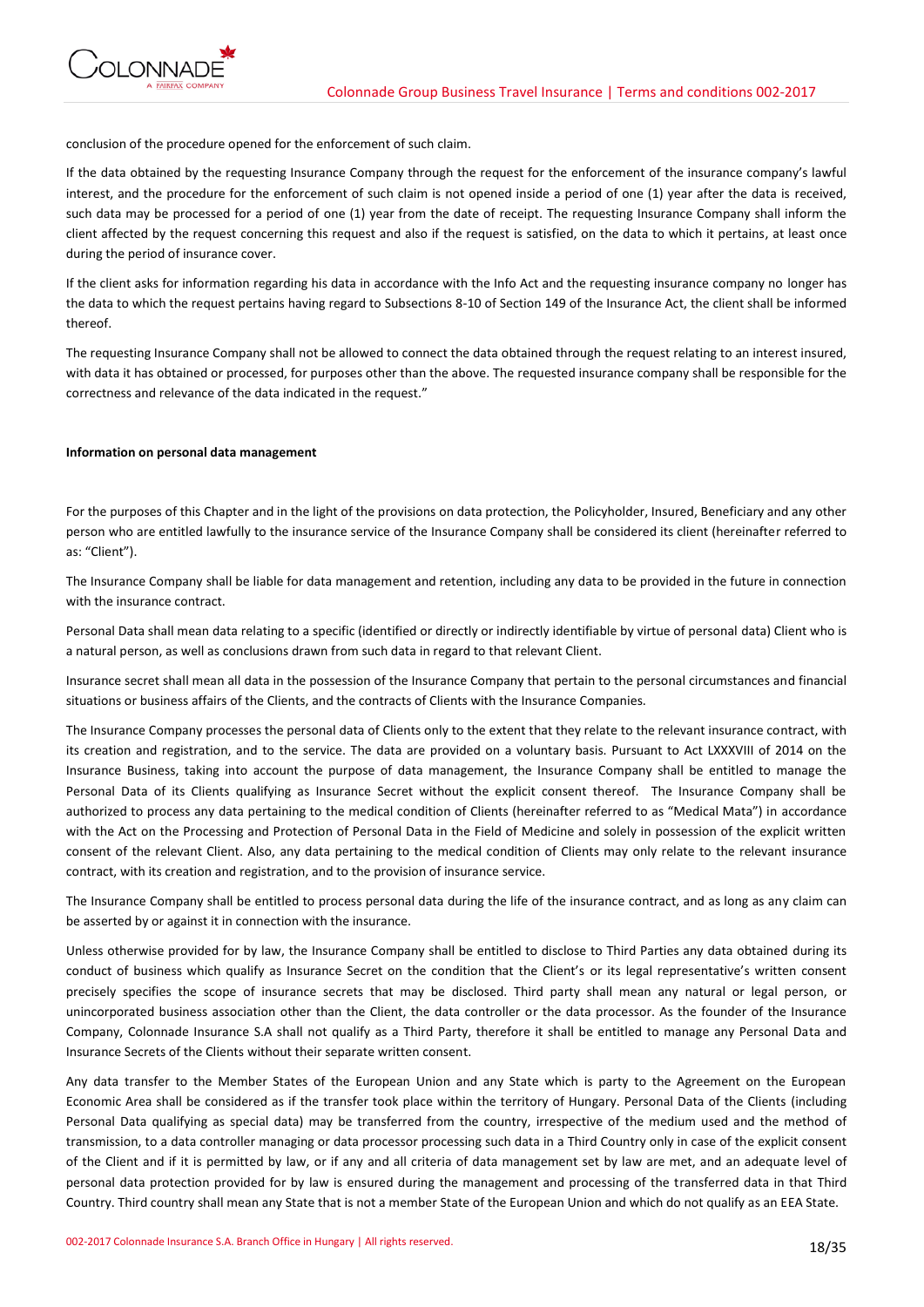

Upon request of the Client, the Insurance Company shall provide information on any and all Personal Data managed or transferred under the conditions laid down by law. Client may request the Insurance Company to correct and, except for any statutory data management by reasons of public interest, block or delete such data. The Insurance Company shall be required to correct any Personal Data managed according to the request of the Client.

The Insurance Company shall be required to delete all Personal Data relating to their current or former Clients or to any frustrated contract in connection with which the data in question is no longer required, or the Client has not given consent, or if it is lacking the legal grounds for processing such data.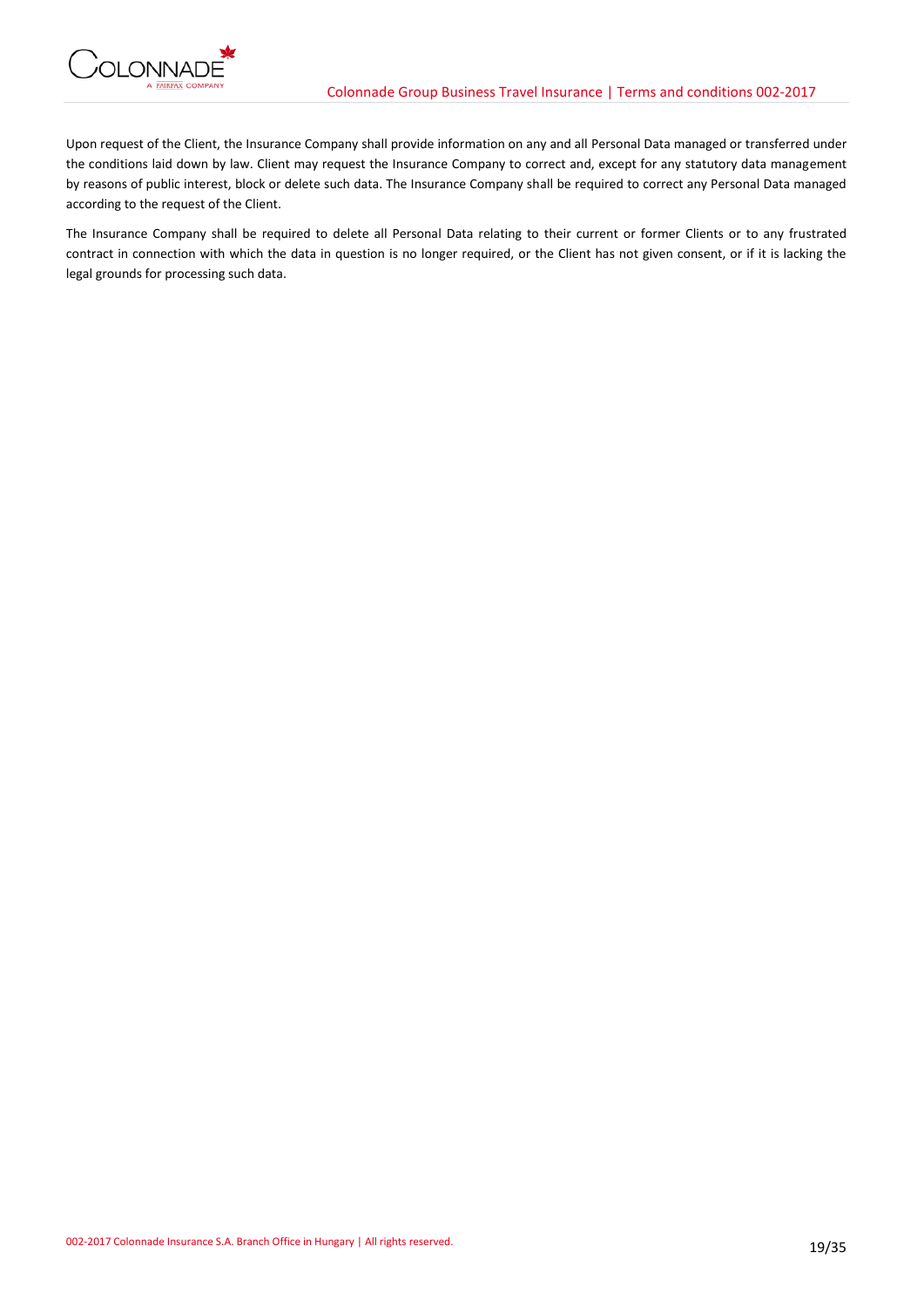

# **Operative Times**

# **Travel**

# *OT1 - Business Trip Outside Hungary*

While an *Insured Person* is on a *Business Trip* outside Hungary cover starting from the time of leaving place of residence or place of work in Hungary whichever occurs last, until return to place of residence or place of work in Hungary whichever occurs first.

# **Extension to OT1 -** *Business Trip*

While an *Insured Person* is on a *Business Trip***,** his or her accompanying *Partner* and *Child(ren)* will automatically be covered based on the following percentage of amount otherwise payable:

# Section of benefits Percentage of *Sum Insured* Payable

- Accidental death, disability 10% of his or her *Sum Insured* for accidental death and Permanent Disability not exceeding S\$50,000 No cover for *Temporary Partial Disablement* or *Temporary Total Disablement* and accident medical reimbursement
- Rescue expenses 10% of his or her *Sum Insured* for medical expenses & emergency travel expenses not exceeding S\$50,000 100% of his or her *Sum Insured* for rescue expenses
- Other benefits No cover

# *OT2 - Business Trip Outside Permanent Country of Residence*

While an *Insured Person* is on a *Business Trip* outside *Permanent Country of Residence*, cover starting from the time of leaving place of residence or place of work in *Permanent Country of Residence*, whichever occurs last, until return to place of residence or place of work in *Permanent Country of Residence*, whichever occurs first.

# *OT3 - All Trip Outside Hungary*

While an *Insured Person* is on a *Trip* outside Hungary, cover starting from the time of leaving place of residence or place of work in Hungary whichever occurs last, until return to place of residence or place of work in Hungary, whichever occurs first.

# *OT4 - All Trip Outside Permanent Country of Residence*

While an *Insured Person* is on a *Trip* outside *Permanent Country of Residence*, cover starting from the time of leaving place of residence or place of work in *Permanent Country of Residence*, whichever occurs last, until return to place of residence or place of work in *Permanent Country of Residence*, whichever occurs first.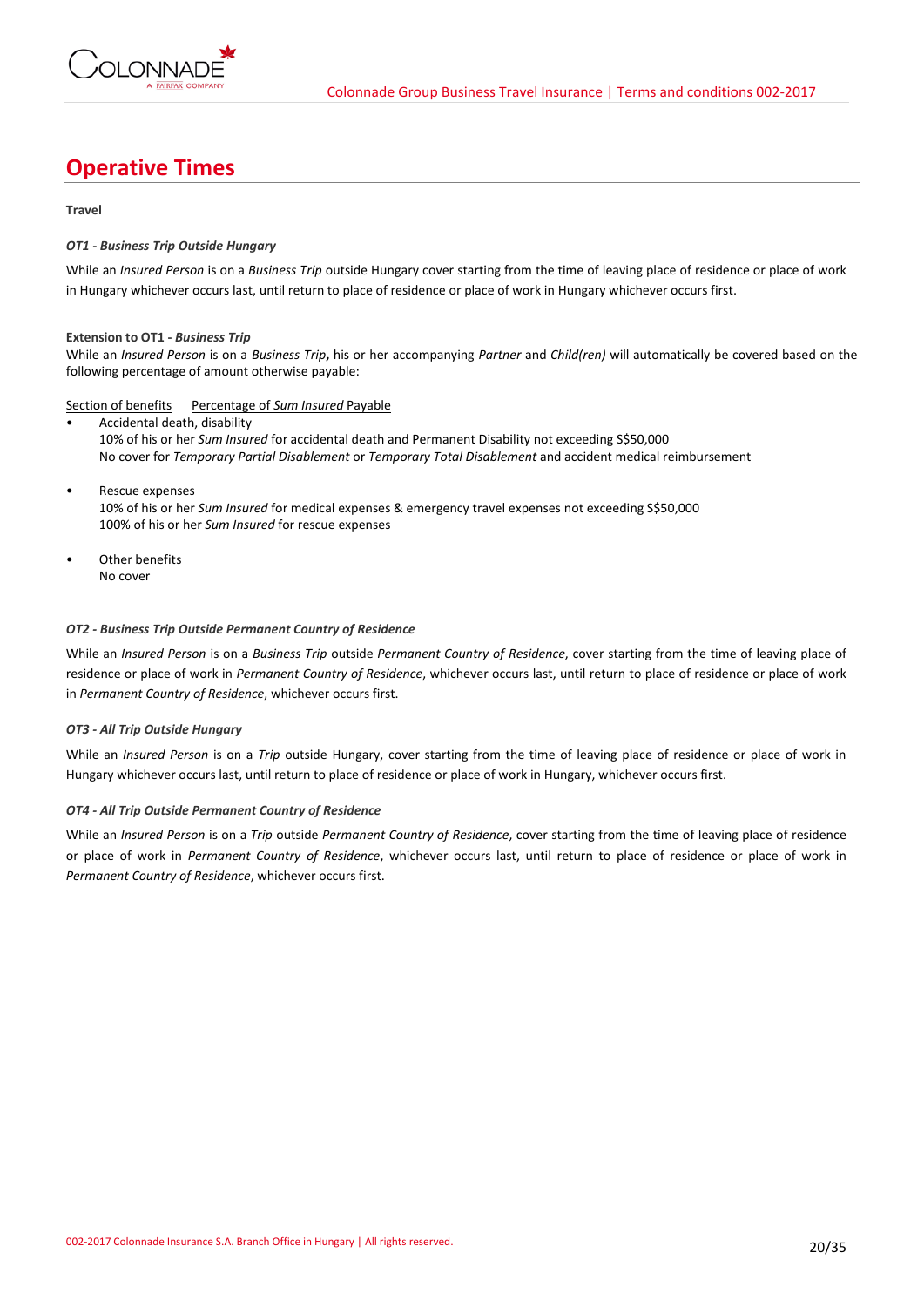

# **Section A - Personal Accident**

# **Section A1 – Accidental Death**

If an *Insured Person* sustains a *Bodily Injury* which within two years solely and independently of any other cause results in death, the *Insurer* will pay the *Policyholder or Beneficiary* the benefit shown on the *Schedule* subject to the conditions below.

The total benefit payable under this Section A1 will be paid in excess of any benefit actually paid under Section A2 - Disability, if the *Accidental* death arises from the same *Bodily Injury*.

If an *Insured Person* sustains *Burns* which solely and independently of any other cause, results in death, the *Insurer* will pay the *Policyholder* or the *Beneficiary* twice benefit shown on the Schedule.

The benefit payable for Accidental death will be increased by 2% per *Child* up to a maximum of 10% of the benefit.

## **Disappearance Benefit**

If an *Insured Person* disappears and after 365 days it is reasonable to believe that death resulted from *Bodily Injury*, the accidental death benefit - shown on the *Schedule* - will be paid provided that the *Policyholder* signs an agreement that if it later transpires that an *Insured Person* has not died, any amount paid will be refunded to the *Insurer..*

## **Section A2 - Disability**

If an *Insured Person* sustains a *Bodily Injury* which solely and independently of any other cause results in *Disability*, *Loss of Limb or Loss of Sense*, the *Insurer* will pay the *Insured Person* or *Beneficiary* the benefit shown on the *Schedule* subject to the conditions set out below.

Should the *Insured Person* is confined to wheelchair the *Insurer* will pay the cost of the reasonable house or vehicle modification expenses up to 500.000 HUF. This benefit will be in addition to any amount paid Disability.

# **Definitions Applicable to Section A2:**

*Loss of Limb* 

In the case of a leg:

a) loss by permanent physical severance at or above the ankle or

b) permanent and total loss of use of a complete foot or leg.

In the case of an arm:

a) loss by permanent physical severance of the four fingers at or above the meta carpo phalangeal joints (where the fingers join the palm of the hand) or

b) permanent and total loss of use of a complete arm or hand.

## *Loss of Sense:*

*Loss of Eye* 

Permanent and total loss of sight:

- a) in both eyes if the *Insured Person* is officially confirmed to be blind.
- b) in one eye if the degree of sight remaining after correction is 3/60 or less on the Snellen Scale.

*Loss of Speech*

Total and permanent loss of speech.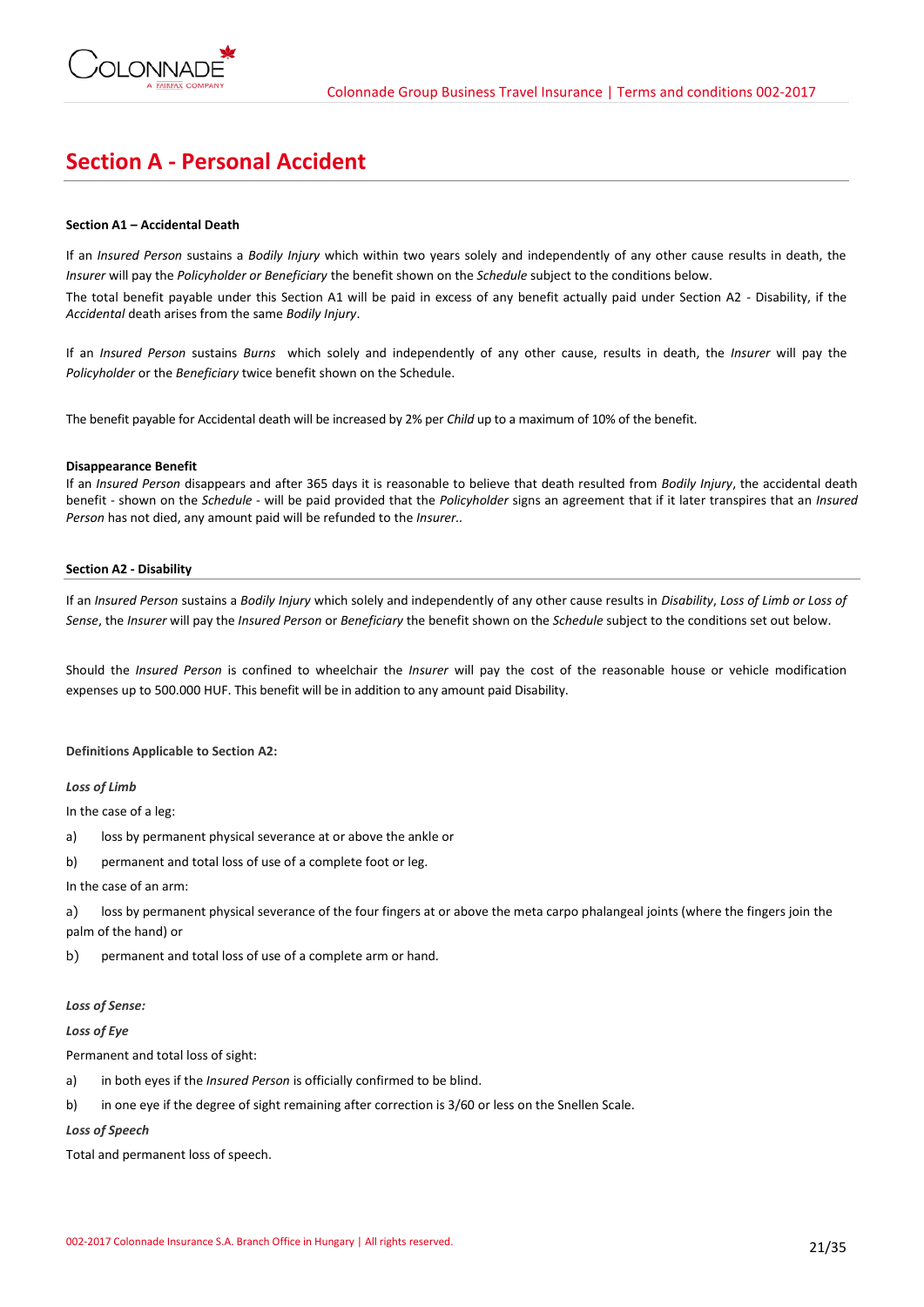

# *Loss of Hearing*

Total and permanent loss of hearing.

# *Disability:*

# *Permanent Total Disability*

Disability which totally prevents an *Insured Person* from working in their usual occupation for the *Policyholder* which in all probability will continue for the remainder of their natural life.

## *Permanent Partial Disability*

A permanent disability benefit payable as a percentage of the *Sum Insured* under Item 4b, shown on the *Schedule*, depending on the degree of permanent disability. The benefits payable for specific disabilities are shown in the table below:

Permanent severance or permanent total loss of use (including anchylosis) of:

| a) | one thumb                        | 30% |
|----|----------------------------------|-----|
| b) | forefinger                       | 20% |
| c) | any finger other than forefinger | 10% |
| d) | big toe                          | 15% |
| e) | any toe other than big toe       | 5%  |
| f) | shoulder or elbow                | 25% |
| g) | wrist, hip, knee or ankle        | 20% |
| h) | lower jaw by surgical operation  | 30% |

Considerable loss of osseous substance of (definite and incurable condition):

| i)                                                            | skull in all its thickness, surface of: |      |  |
|---------------------------------------------------------------|-----------------------------------------|------|--|
|                                                               | - at least 6 sq. cm                     | 40%  |  |
|                                                               | $-3$ to 6 sq. cm                        | 20%  |  |
|                                                               | - less than 3 sq. cm                    | 10%  |  |
| j)                                                            | shoulder                                | 40%  |  |
| k)                                                            | two bones of the forearm                | 30%  |  |
| I)                                                            | thigh or both bones of the leg          | 50%  |  |
| m)                                                            | knee-cap                                | 20%  |  |
| n)                                                            | Shortening of lower limb by             |      |  |
|                                                               | - at least 5 cm                         | 30%  |  |
|                                                               | $-3$ to 5 cm                            | 20%  |  |
|                                                               | $-1$ to 3 cm                            | 10%  |  |
| o)                                                            | Total incurable insanity                | 100% |  |
| p) one arm, one leg, or one eye                               |                                         |      |  |
| g) two eyes, or loss or two or more limbs, or loss of one eye |                                         |      |  |
| and one limb                                                  |                                         | 100% |  |
| r) loss of hearing on both ears                               |                                         | 100% |  |
| s) loss of hearing on one ear                                 |                                         |      |  |
| t) Permanent disability which are not listed above,           |                                         |      |  |
| the Insurer will pay up to a maximum of<br>100%               |                                         |      |  |

Any *Permanent Partial Disablement* payable under item (t) will be assessed by considering the severity of the disablement in conjunction with the stated percentages for the specific types of disablement mentioned above. The *Insured Person's* occupation will not be a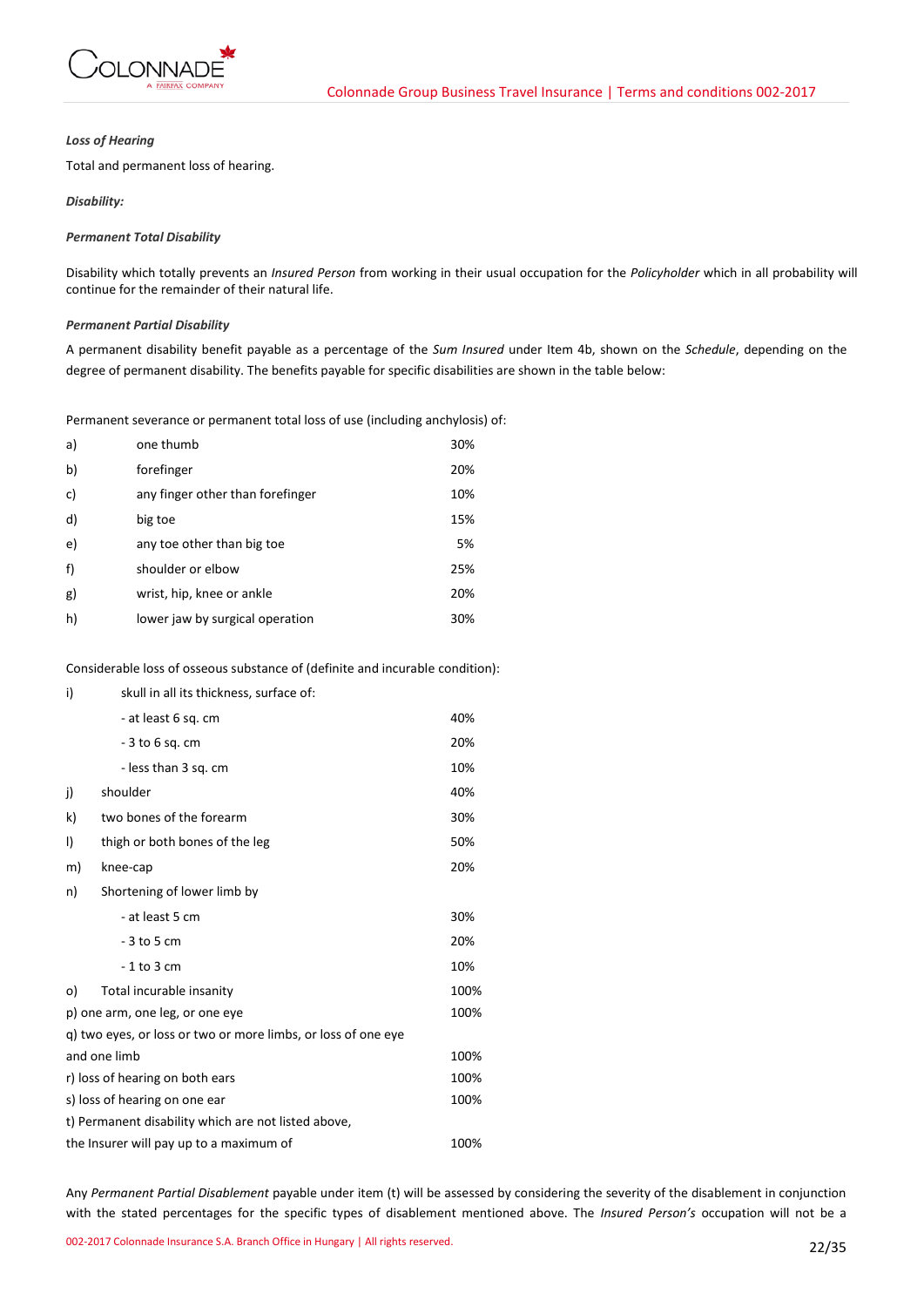

relevant factor.

When more than one form of disablement results from one *Accident* the percentages from each are added together but the *Insurer* will not pay more than 100% of the *Sum Insured* under Permanent Disability benefit.

If a claim is payable for loss of or loss of use of a whole part of the body a claim for any component of that part cannot also be made.

The amount payable for anchylosis of the fingers (other than thumb and forefinger) and of the toes (other than the big toe) shall be 50 % of the compensation which would be due for the loss of those limbs.

# **Conditions applicable to Section A:**

- 1. Death or Disability resulting from exposure to severe weather conditions will be considered to have been caused by *Bodily Injury*.
- 2. If an *Insured Person* is not an *Employee* then Item 4a will be defined as "Permanent Total Disability which totally prevents an *Insured Person* from working in gainful employment of any and every kind which in all probability will continue for the remainder of their natural life". No benefit will be payable under Items 5 and 6.
- 3. The benefit for Accidental death (Section A.1) for an *Insured Person* who is a *Child* will be limited to 3.000.000.-HUF except where an *Insured Person*, aged between 16 and 18 years of age at the time of sustaining *Bodily Injury*, is an *Employee*.
- 4. If an *Insured Person* is not covered for Accidental death the *Insurer* will not pay any benefit for Accidental Death (Section A1) or Disability (Section A2) until at least 13 weeks after the date of the *Accident* and the *Insurer* will only then pay if the *Insured Person* has not in the meantime died as a result of the *Accident*.
- 5. The total amount payable under this Section to cover more than one *Bodily Injury* resulting from one *Accident*, shall be calculated by addition of amounts covering each *Bodily Injury*, but the *Insurer* will not pay more than the Total Sum Insured under this Section unless the benefit is paid under Items 11-14 and 17 of the Schedule.
- 6. If a claim exceeds the *Scheduled Flight Accumulation Limit* or the *Any One Accident Limit* shown on the *Schedule*, the *Insurer* will pay an amount which is proportionately reduced until the total does not exceed the limit shown on the *Schedule*.
- 7. When more than one form of *Permanent Partial Disability* results from one *Accident,* the percentages from each are added together, but the *Insurer* will not pay more than 100% of the *Sum Insured* shown under Item *Permanent Partial Disability.*
- 8. If a claim is payable for loss of or loss of use of a whole part of the body a claim for loss of any component of that part cannot also be made.
- 9. Payment for *Temporary Total Disability* will cease on payment of *Permanent Total Disability* or the Benefit period as shown on the *Schedule,* whichever occurs first.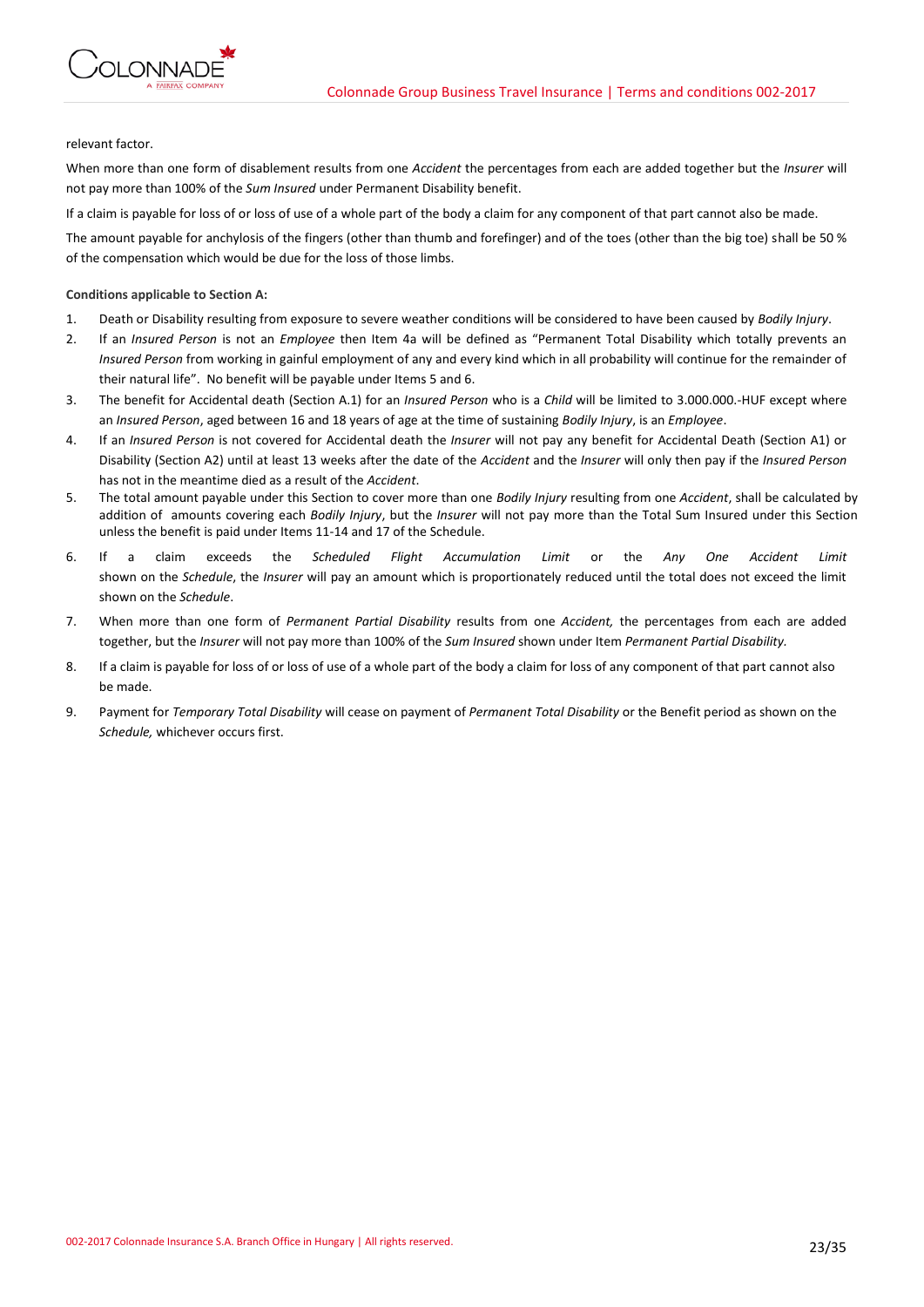

# **Section B - Travel**

# **Section B1.1 - Medical and Emergency Travel Expenses**

If an *Insured Person* sustains *Bodily Injury* or *Sickness* during the *Operative Time* and *Period of Insurance* the *Insurer* will pay the *Policyholder* or the *Insured Person* for *Medical Expenses* and *Emergency Travel Expenses* reasonably and necessarily incurred as a direct results, for up to 2 years from the date of *Bodily* Injury or first diagnosis of *Sickness*, up to the *Sum Insured* in the *Schedule* in excess of any *Deductible*.

**Definitions applicable to Section B1.1**

## *Medical Expenses*

The *Usual and reasonable costs* incurred outside Hungary, or an *Insured Person's Permanent Country of Residence*, for medical, surgical or other remedial attention or treatment given or prescribed by a *Medical Practitioner* and all hospital, nursing home and ambulance charges.

Dental expenses are covered up to the *Sum Insured* stated on the *Schedule* if they are the result of a *Bodily Injury* or unexpected and sudden pain that requires immediate treatment*.* The *Insurer* shall not pay any benefit for permanent crowns or artificial teeth.

## *Emergency Travel Expenses*

The additional expenses of economy class transport and accommodation expenses incurred by an *Insured Person* and up to two persons, who need to travel to, remain with, or escort an *Insured Person* including, at the discretion of the *Insurer,* a family member or business colleague*.*

## **Condition applicable to Section B1.1**

The *Policyholder* or *Insured Person* must contact Assistance Service as soon as possible if injury or illness results in the need for in-patient hospital treatment.

#### **Extensions applicable to Section B1.1**

1. In the event of a valid claim under this section the *Insurer* will pay the costs of hospital in-patient medical charges necessarily incurred within the 1 month immediately following the date of return to Hungary or an *Insured Person's Permanent Country of Residence*, up to a maximum of \$5,000 if the expenses would not be recovered by anyone.

# **Exclusions applicable to Section B1.1**

The *Insurer* will not pay any claim:

- 1. where an *Insured Person* is travelling against the advice of a *Medical Practitioner*,
- 2. where the purpose of the *Trip* is to receive medical treatment or advice,
- 3. within one month of the expected date of birth if an *Insured Person* is pregnant and *Bodily Injury* or *Sickness* has resulted from the pregnancy.

### **Section B1.2 - Rescue Expenses**

If an *Insured Person* sustains *Bodily Injury* or *Sickness* during the *Operative Time* and *Period of Insurance*, the *Insurer* will reimburse the *Policyholder* or an *Insured Person* for *Rescue Expenses* reasonably and necessarily incurred as a direct result, up to the *Sum Insured* in the *Schedule*.

#### **Definition applicable to Section B1.2**

#### *Rescue Expenses*

002-2017 Colonnade Insurance S.A. Branch Office in Hungary | All rights reserved. 24/35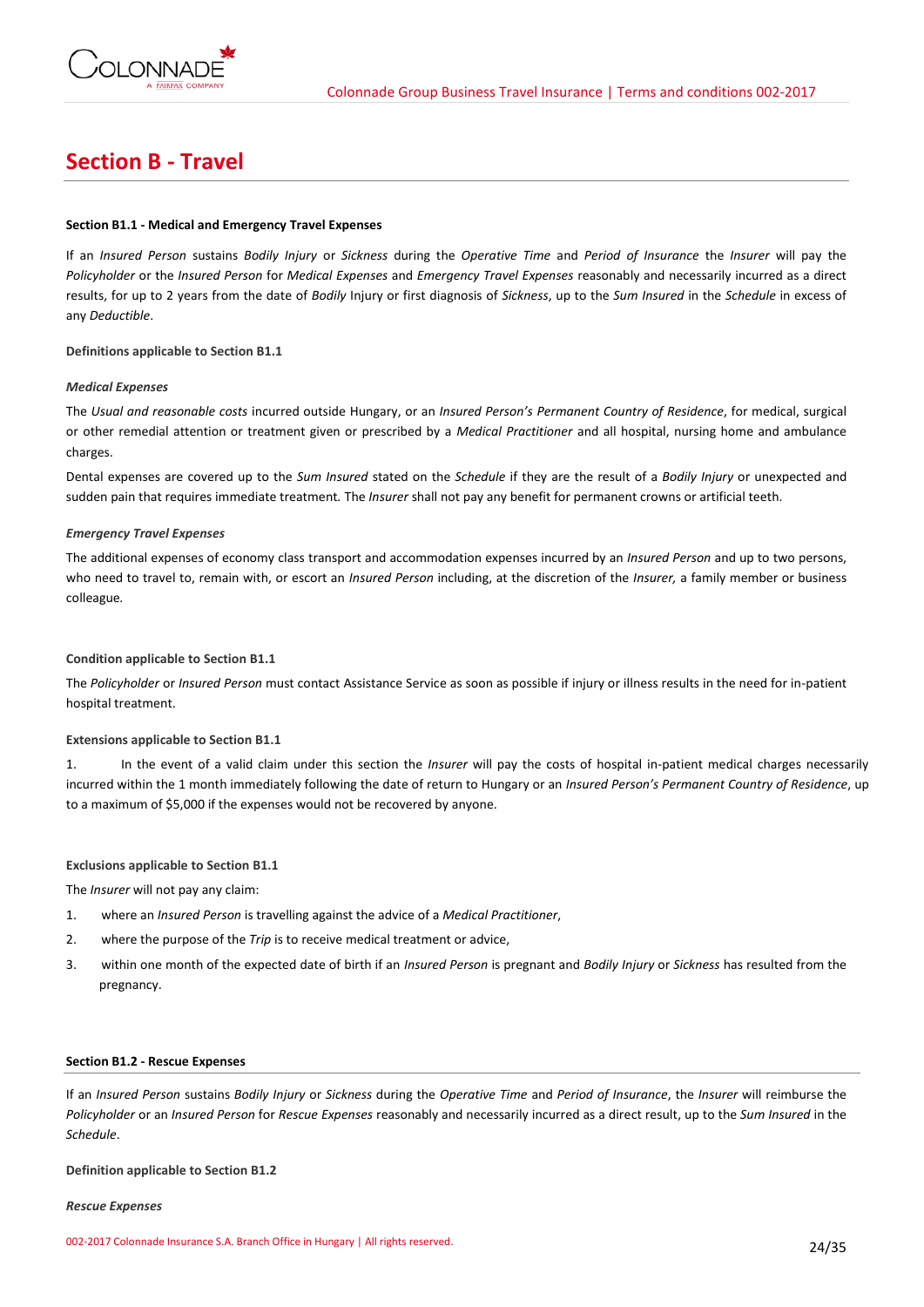- The cost of transportation by any suitable means to an appropriate medical facility or to an *Insured Person's* home in Hungary or *Permanent Country of Residence* as recommended by the *Insurer's* appointed medical advisor in conjunction with the local attending *Medical Practitioner.*
- In the event of death the costs of transportation of the body or ashes and the *Insured Person's* personal effects back to Hungary or *Permanent Country of Residence*.
- The costs of funeral expenses outside Hungary or an *Insured Person's Permanent Country of Residence* up to a maximum of 2.000.000,-HUF.

## **Condition Applicable To Section B1.2**

**ONNADE** 

The *Policyholder* or *Insured Person* must contact *Assistance Service* as soon as possible if *Bodily Injury* or *Sickness* results in the need for in-patient hospital treatment or the possible need for emergency rescue. If rescue is not carried out by the *Assistance Service*, the costs of such rescue must be approved by the *Assistance Service* otherwise the costs may not be reimbursed unless it could not be reasonably expected in the circumstances to contact *Assistance Service* and seek approval.

If the *Insurer's* appointed medical advisor and the local attending *Medical Practitioner* allow the *Insured Person's* transportation to his or her home in Hungary or *Permanent Country of Residence*, but the *Insured Person* refuses it, the *Insurer* will not be liable for any medical expenses incurred after the date the transportation could have taken place.

# **Exclusions Applicable To Section B1.2**

The *Insurer* will not pay any claim:

- 1. where an *Insured Person* is travelling against the advice of a M*edical Practitioner*;
- 2. where the purpose of the *Trip* is to receive medical treatment or advice;
- 3. within one month of the expected date of birth if an *Insured Person* is pregnant and *Bodily Injury* or *Sickness* has resulted from the pregnancy;
- 4. in excess of 400.000.-HUF as a result of an *Insured Person* giving birth.
- 5. as a result of the use of non-prescribed drugs by an Insured Person

## **Section B1.3 - Assistance**

The network of the *Assistance Service* offices is available whenever an *Insured Person* travels within the *Operative Time* and *Period of Insurance*. If Medical Assistance is required at any time the **Emergency Helpline**

**+36 1 460 1500** (24 Hour) should be called. The insurer will reimburse up to 20.000,-HUF towards the reasonable costs of phone calls to Emergency Helpline related to a valid claim under this policy.

All of the Medical Assistance detailed below is subject to the terms and conditions of this policy.

When *Assistance Service* is contacted for assistance, the following information should be provided :

- The Insured Person's name and the *Assistance Service* card number and/or Policy number
- The telephone, fax or telex number where an Insured Person can be reached.
- The Insured Person's address abroad.
- The nature of the emergency.
- The name of the Insured Person's employer, company or organisation.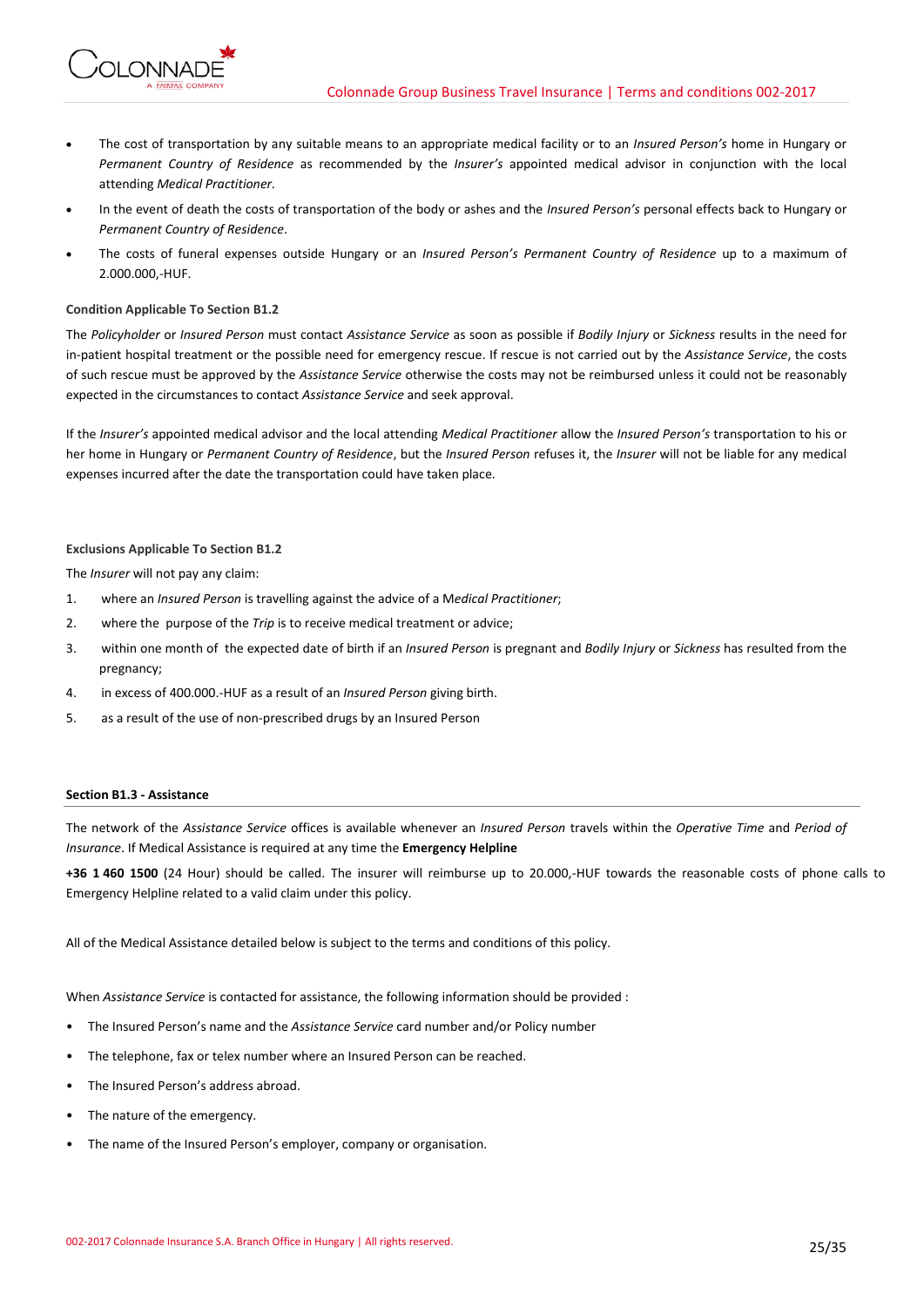

The Medical Assistance services provided are:

| 24 hour Service                                                  | Emergency telephone lines staffed 24 hours a day, 365 days a year by multi-lingual assistance co-<br>ordinators, experienced in the procedures of hospitals and clinics worldwide.                                                                                                                                                                                       |
|------------------------------------------------------------------|--------------------------------------------------------------------------------------------------------------------------------------------------------------------------------------------------------------------------------------------------------------------------------------------------------------------------------------------------------------------------|
| <b>Travel information</b>                                        | enhanced to provide pre-travel advice, full country guide information, full security advice for<br>worldwide travel, document registration and a pre-trip concierge service - available in English                                                                                                                                                                       |
| <b>Medical Staff</b>                                             | A highly qualified team of medical consultants and nursing staff, available at any time to ensure<br>that the most appropriate medical treatment is provided.                                                                                                                                                                                                            |
| <b>Medical advice and referral</b>                               | Assistance Service will provide the following services to the Insured Person:                                                                                                                                                                                                                                                                                            |
|                                                                  | medical advice to the Insured Person over the telephone.<br>$\bullet$                                                                                                                                                                                                                                                                                                    |
|                                                                  | information about medical practitioners, and hospitals worldwide.<br>$\bullet$                                                                                                                                                                                                                                                                                           |
|                                                                  | arrange Insured Person's appointment with medical practitioners.<br>$\bullet$                                                                                                                                                                                                                                                                                            |
|                                                                  | arrange Insured Person's hospital admission.                                                                                                                                                                                                                                                                                                                             |
| <b>Direct Billing</b>                                            | Where appropriate Assistance Service will arrange direct billing with hospitals worldwide,<br>avoiding the need for the Insured Person to use the Insured Person's own cash or credit card.                                                                                                                                                                              |
| <b>Air Ambulance</b>                                             | Repatriation or transport to a medical institution by air ambulance or scheduled airline or other<br>suitable means depending on the circumstances of the case and if appropriate with a fully<br>equipped medical team in attendance. On return, suitable transportation will take an Insured<br>Person to hospital or home address whenever necessary.                 |
| <b>Emergency Medical Supplies</b>                                | Help locate and send essential medicines or medical by-products if unavailable locally.                                                                                                                                                                                                                                                                                  |
|                                                                  | Medical Assistance is only one aspect of the service. Assistance Service also provides the following Travel Assistance:                                                                                                                                                                                                                                                  |
|                                                                  | Assistance Service will provide information concerning visa and vaccination requirements<br>for foreign countries.                                                                                                                                                                                                                                                       |
| Advice on Lost Luggage,<br><b>Passport, Documents or Tickets</b> | In the event that the Insured Person's luggage, passport, documents or tickets are lost or<br>stolen while travelling overseas, Assistance Service will provide general advice to the Insured<br>Person.                                                                                                                                                                 |
| <b>Emergency Message</b><br><b>Transmission</b>                  | In the event of an emergency or a hospital confinement, Assistance Service will keep the<br>Insured Person's immediate family informed.                                                                                                                                                                                                                                  |
| <b>Arrangement of Hotel</b><br>Accommodation                     | Assistance Service will provide information concerning hotel facilities, services and rates for<br>an Insured Person, a replacement business colleague or family member who has travelled to<br>be at the bedside of the <i>Insured Person. Assistance Service</i> will book the hotel room and<br>confirm details with the hotel prior to the expected date of arrival. |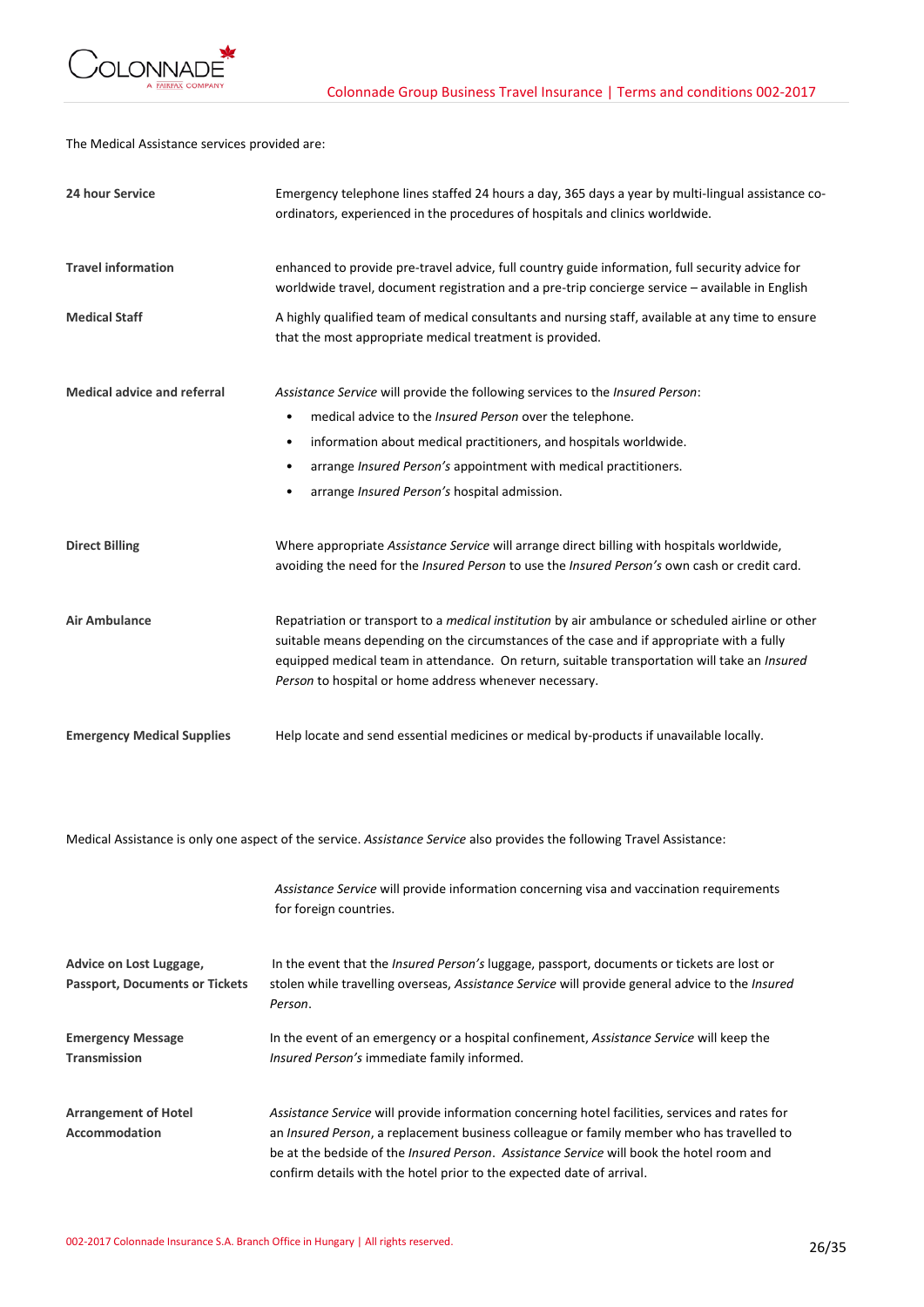

| <b>Arrangement of Compassionate</b> | Assistance Service will arrange for return airfare for a relative or friend of the <i>Insured Person</i> |  |  |
|-------------------------------------|----------------------------------------------------------------------------------------------------------|--|--|
| <b>Visit</b>                        | to visit an <i>Insured Person</i> who, when travelling alone, has been hospitalised outside the          |  |  |
|                                     | Permanent Country of Residence for more than five days.                                                  |  |  |
| Arrangement of Return of            | Assistance Service will arrange for the return of minor children (aged 18 or under) to their             |  |  |
| <b>Minor Children</b>               | Permanent Country of Residence if they are left unattended as the result of the Insured                  |  |  |
|                                     | Person's Bodily Injury, Sickness, or emergency transportation                                            |  |  |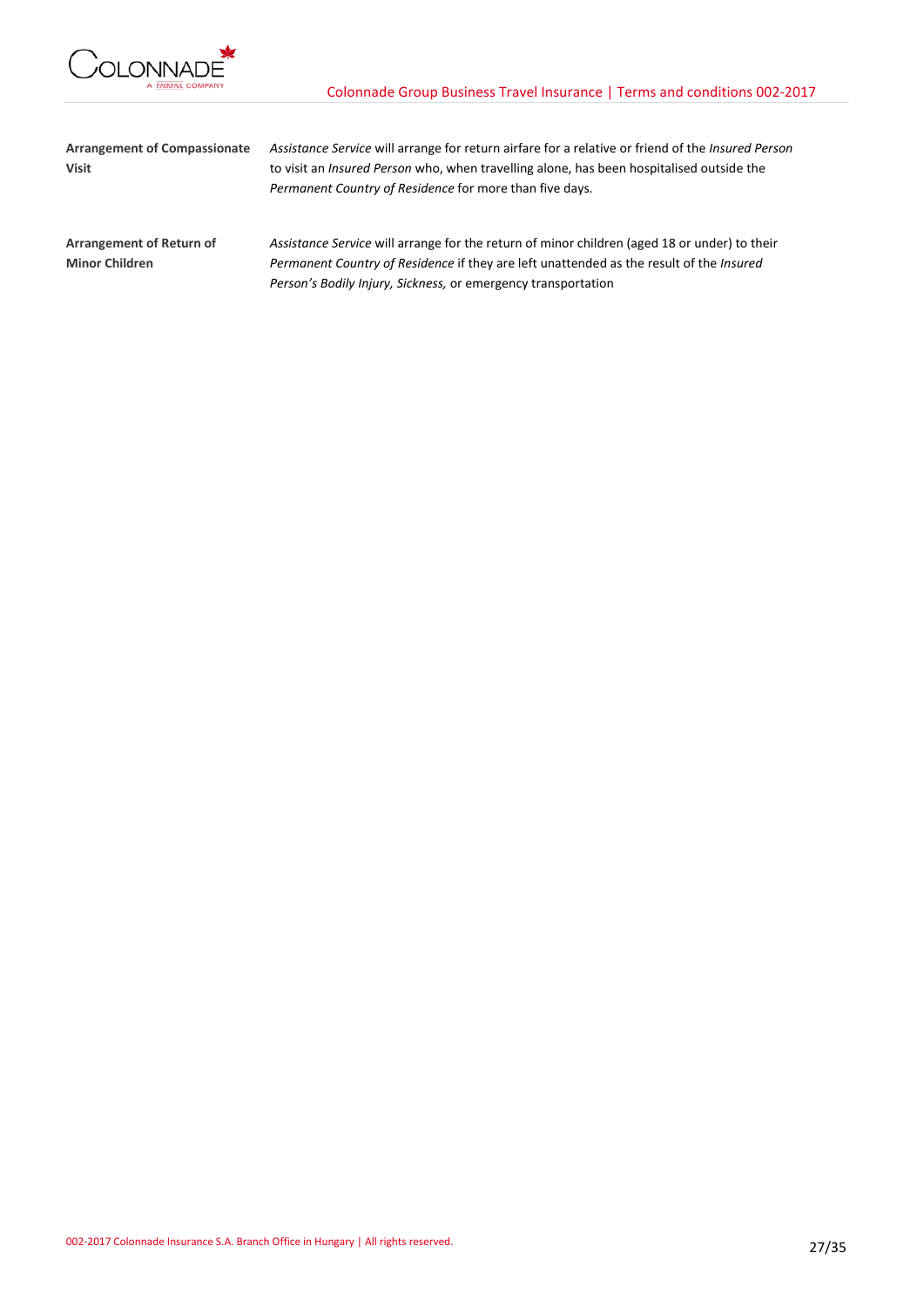

## **Section B1.4 - Legal Expenses**

The *Insurer* will pay to an *Insured Person* up to the *Sum Insured* in the *Schedule* for *Legal Expenses* incurred by or on behalf of an *Insured Person* in pursuit of a claim for damages and/or compensation against a third party who has caused *Bodily Injury* to, or death or *Sickness* of, that *Insured Person* by an incident occurring during the *Operative Time* and *Period of Insurance* outside Hungary.

**Definitions applicable to Section B1.4:**

## *Appointed Representative*

A qualified lawyer or firm of lawyers appointed to act for *an Insured Person*.

#### *Legal Expenses*

- a) Any fees, expenses and other amounts charged by the *Appointed Representative* in connection with any claim or legal proceedings, including costs and expenses of expert witnesses as well as those incurred by the *Insurer* in connection with any such claim or legal proceedings.
- b) Any costs payable by an *Insured Person* following an award of costs by any court or tribunal and any costs payable following an outof-court settlement made in connection with any claim or legal proceedings.

c) Any fees, expenses and other amounts reasonably incurred by the *Appointed Representative* in appealing or resisting an appeal against the judgement of a court, tribunal or award of an arbitrator.

## **Claims Conditions Applicable To Section B1.4**

- 1. The *Insured Person* must first obtain the *Insurer's* written consent to pay *Legal Expenses*. This consent will be given if an *Insured Person* can satisfy the *Insurer* that:
	- a. there are reasonable grounds for pursuing the legal proceedings; and
	- b. it is reasonable for *Legal Expenses* to be provided in a particular case.

The decision to grant consent will take into account the opinion of an *Appointed Representative* as well as that of the *Insurer's* own advisers. The *Insurer* may also request, at an *Insured Person's* expense, an opinion of a lawyer or firm of lawyers on the merits of the claim or legal proceedings. If the claim is admitted, an *Insured Person's* costs in obtaining this opinion will be covered by this insurance.

All claims or legal proceedings including any appeal against judgement resulting from the same original cause, event, or circumstances, will be regarded as one claim.

2. If an *Insured Person* is successful in any action, any *Legal Expenses* provided by the *Insurer* will be reimbursed to the *Insurer*.

#### **Exclusions Applicable To Section B1.4**

The *Insurer* will not pay for any:

- 1. *Legal Expenses* incurred in the defence of any civil claim or legal proceedings made or brought against the *Insured Person*;
- 2. fines or other penalties imposed by a criminal court;
- 3. *Legal Expenses* incurred in connection with any criminal act committed by the *Insured Person*;
- 4. *Legal Expenses* incurred in pursuing any claim against any travel agent, tour operator, insurer or their agents;
- 5. claim or circumstance notified more than two years after the incident from which the cause of action arose;
- 6. *Legal Expenses* incurred by an *Insured Person* making a claim against the *Policyholder,* the *Insurer* or any organisation or person involved in arranging this insurance.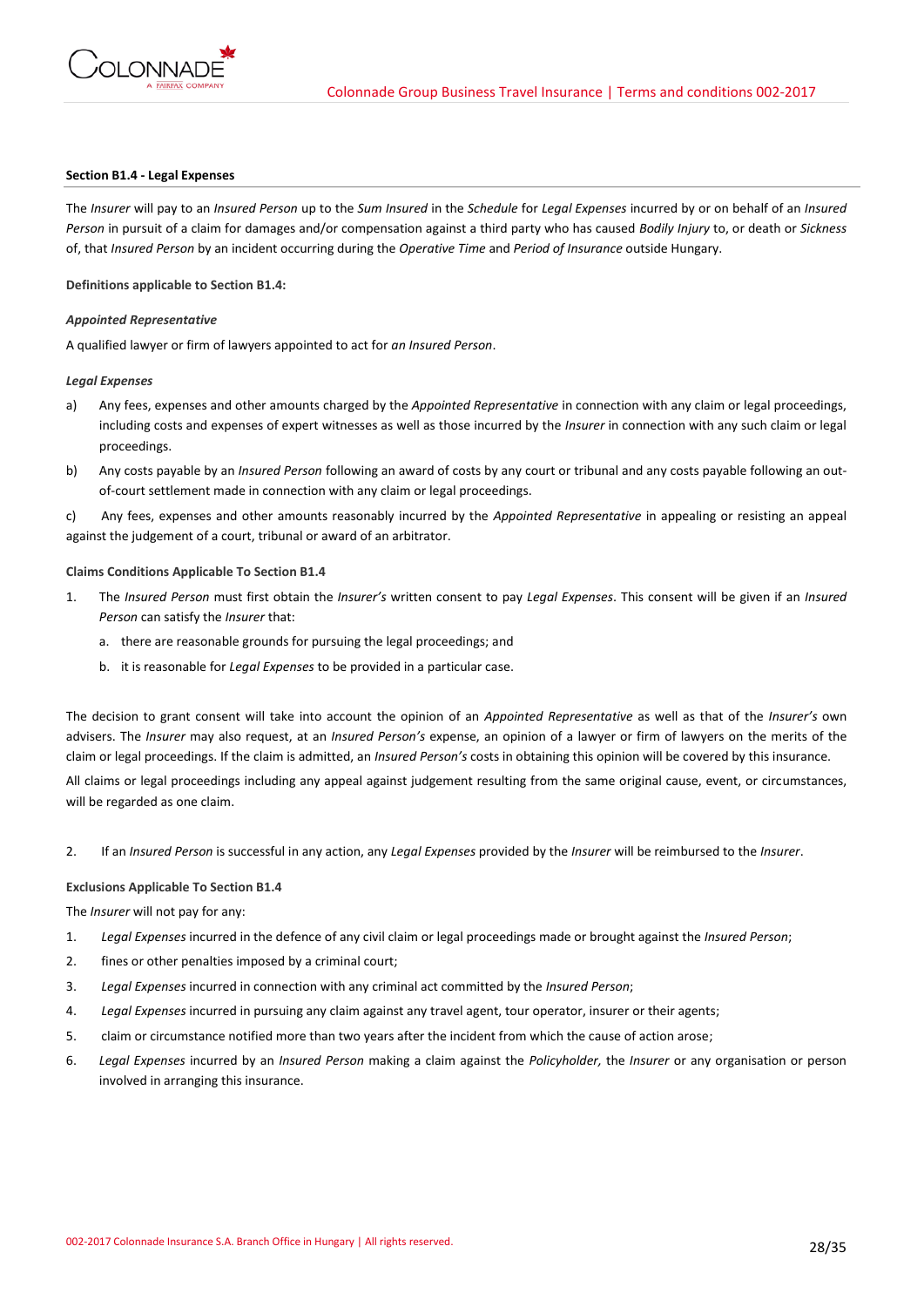

## **Section B1.5 - Personal Liability**

The *Insurer* will indemnify an *Insured Person* for any legal liability incurred by that *Insured Person* during a *Trip* during the *Operative Time*  and *Period of Insurance* as the result of *Bodily Injury* or *Sickness* of any person, or *Accidental* loss or damage to the property of any person, up to the *Sum Insured* in the *Schedule* which is an aggregate limit for all losses under this policy occurring during each *Period of Insurance*.

## **Provisions applicable to Section B1.5**

- 1. In addition the *Insurer* will pay all costs and expenses incurred with the written consent of the *Insurer* in connection with the defence of any claims against an *Insured Person* which may be the subject of indemnity under this Section.
- 2. No admission of liability, offer, promise or payment will be made without the written consent of the *Insurer*.
- 3. The *Insurer* will, if it considers it necessary, take over and conduct the defence or settlement of any claim against an *Insured Person* and for that purpose can use the *Insured Person's* name. The *Insurer* can conduct the defence however it sees fit. The *Insurer* can prosecute at its own expense and for its own benefit, any claim for indemnity or damages against any other persons.
- 4. The *Insured Person* will give the *Insurer* full assistance in defending or prosecuting any claim and will provide the *Insurer* with any information and documents available to him.

#### **Exclusions applicable to Section B1.5**

The *Insurer* will not pay for any liability which is the result of:

- 1. Bodily injury to, or illness or disease of, any person who is an employee of the *Policyholder* or an *Insured Person* when injury results from their employment by the *Policyholder* or an *Insured Person*,
- 2. Liability arising directly or indirectly by or through, or in connection with, any motorised craft.
- 3. Liability arising directly or indirectly by or through or in connection with:
	- a) the ownership, possession or occupation of land,
	- b) any deliberate or unlawful act,
	- c) the carrying on of any trade, business or profession,
	- d) any racing activity,
- 4. *Accidental* loss or damage to property belonging to, held in trust by, or in the custody or control of the *Policyholder* or an *Insured Person* or any of their employees or any member of an *Insured Person's* family or household,
- 5. Liability attaching to the *Policyholder* or an *Insured Person* under an express term of any contract, unless liability would arise whether or not the express term existed,
- 6. Liability for which payment should be more specifically claimed under any other contract of insurance in the name of the *Policyholder* or an *Insured Person,*
- 7. Any claim where an *Insured Person* is insane or which results from an *Insured Person* being under the influence of or affected by drugs (other than drugs taken under the direction of a *Medical Practitioner*), alcohol, or solvents,
- 8. Any claim resulting from any Acquired Immune Deficiency Syndrome (AIDS) or any AIDS related condition, or sexually transmitted disease suffered by an *Insured Person*
- 9. Liability in respect of fines, penalties or liquidated damages, punitive exemplary or aggravated damages.

#### **Section B2 - Personal Property**

If an *Insured Person* has stolen or suffers damage to *Personal Property* on a *Trip* during the *Operative Time* and *Period of Insurance,* the *Insurer* will indemnify the *Policyholder* or an

*Insured Person* for the cost of replacement or repair up to the *Sum Insured* in the *Schedule*.

If the *Insured Person's Personal Property* is temporarily lost for more than four hours during the outward journeys of the *Trip*, the *Insurer* will reimburse up to 200.000.,-HUF towards the cost of buying essential and reasonable replacement items. If the *Personal Property*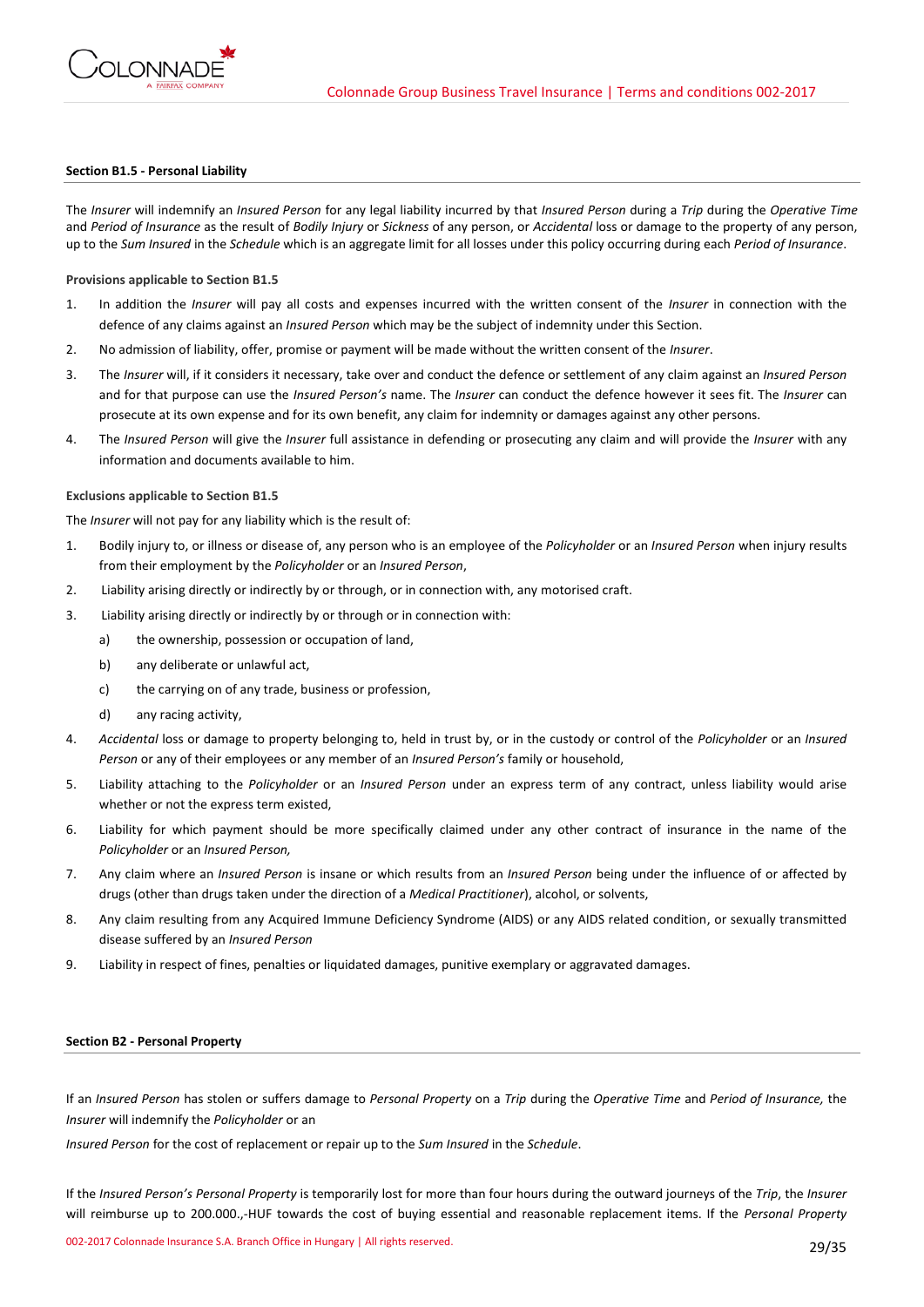

which has been temporarily lost becomes permanently lost and this results in a claim, the *Insurer* will deduct the amount already paid for temporary loss from the final payment.

If during the *Operative Time* an *Insured Person* loses or damages his or her passport, identification card, driver's license, car registration, visa, money, travel tickets or other essential travel documents, the *Insurer* will indemnify the *Policyholder* or an *Insured Person* for the reasonable and necessary costs of replacing them including additional travel and accommodation costs, up to 200.000.,-HUF.

## **Definition applicable to Section B2**

## *Personal Property*

Property owned by or in the custody or control of an *Insured Person*.

## *Carrier*

Any licensed operator of a land, sea or air vehicle for the transportation of fare paying passengers.

## **Claims Provisions Applicable To Section B2**

- 1. All claims will be subject to the *Insurer* at its own discretion assessing the value of the claim based on the age and estimated wear and tear of the articles that form the basis of the claim.
- 2. Benefit will be paid by the *Insurer* in excess of any payments made by a *Carrier*. In the event of a claim for loss or damage in transit, the *Insured Person* must give immediate written notice to the relevant *Carrier* and/or to the relevant police authority.
- 3. When a claim is made the *Insured Person* must submit the following documents:
	- a) a copy of any declaration of loss, theft or damage to the relevant *Carrier* or police,
	- b) a copy of the relevant *Carrier* report or police report,
	- c) in the event of loss by *Carrier*  original tickets and baggage slips,
	- d) a list of all *Personal Property* which was stolen, lost or damaged including the date and place of purchase and purchase value,
	- e) original proof of purchase of the lost, stolen or damaged items., if available,
	- f) original purchase receipts are required in the event of claims regarding goods purchased during the *Trip*.
	- g) Suitable proof of any actual payments made by the *Carrier* to the *Insured Person*.

### **Exclusions Applicable To Section B2**

The *Insurer* will not pay for:

- 1. Any item valued at more than 300.000,-HUF unless the *Policyholder* or an *Insured Person* bears the first 25% of any amount in excess of 300.000,.HUF, up to the replacement value of the item or the *Sum Insured* if less.
- 2. Loss due to chipping, scratching or breakage of glass, china or other fragile articles, unless due to fire, theft or accident to the conveyance in which they were being transported,
- 3. Loss or damage to sports equipment whilst in use.
- 4. Loss or damage due to:
	- a) moth, vermin, wear and tear, atmospheric or climatic conditions or gradual deterioration,
	- b) mechanical or electrical failure or breakdown,
	- c) any process of cleaning, dying, restoring, repairing or alteration,
	- d) loss of *Money* (as defined under Section B3), bonds, negotiable instruments and securities of any kind,
	- e) loss or damage caused by delay, detention or confiscation by order of any Government or Public
	- f) Authority,
	- g) loss of or damage to vehicles, their accessories or spare parts,
	- h) Theft from a motor vehicle unless entry to such vehicle is gained by visible, violent and forcible means and theft of items in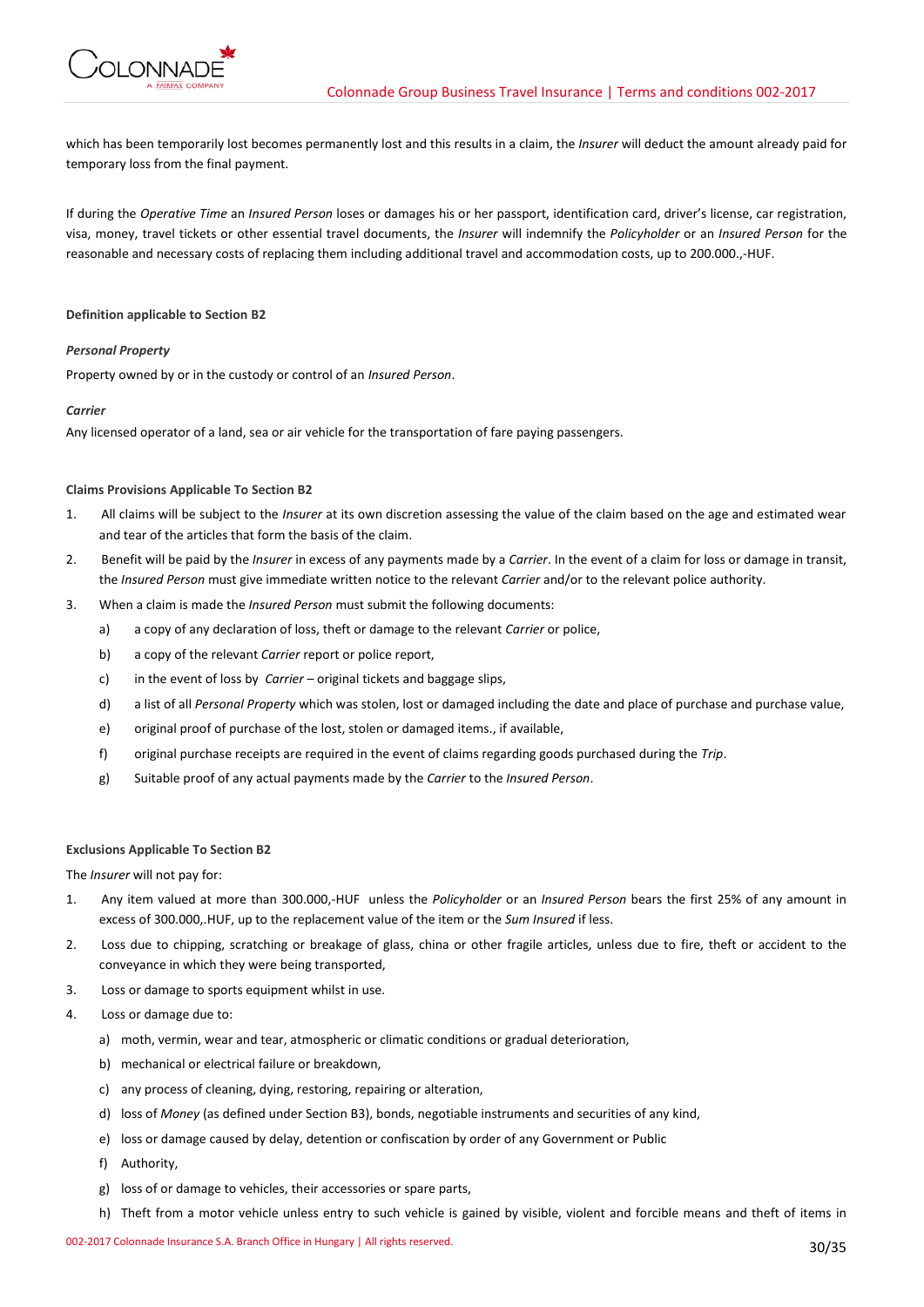

clear view,

i) Loss of or damage to *Personal Property* sent as freight or under an air waybill or bill of lading or via a courier.

#### **Section B3 - Money**

The *Insurer* will indemnify the *Policyholder* or an *Insured Person* for loss or theft of *Money,* or financial loss suffered as the result of fraudulent use of credit, debit or charge cards during the *Operative Time* and *Period of Insurance*, up to the *Sum Insured* in the *Schedule*.

#### **Definition applicable to Section B3**

#### *Money*

Coins, bank notes, banker's drafts, credit, debit or charge cards, phone cards, travellers' cheques, travel tickets, which belong to or are in the custody and control of an *Insured Person* and are intended for travel, meals, accommodation and personal expenditure only*.*

#### **Credit Card Indemnity**

If the *Insured Person* dies or suffers *Permanent Total Disablement* as the result of a *Bodily Injury* during the *Operative Time*, the *Insurer* will pay the *Insured Person*' business credit card expenses incurred by that *Insured Person* during the *Trip*, up to 500.000,-HUF.

#### **Extension Applicable To Section B3**

Foreign currency and travellers cheques purchased for a *Trip* are covered from the time of collection or 120 hours prior to departure on the *Trip* whichever occurs last and up to 120 hours after completion of a *Trip* or until deposited or cashed, whichever happens first.

#### **Claims Provisions Applicable To Section B3**

In the event of a claim the *Insured Person* must give immediate written notice:

- 1. to the relevant police authority in the event of theft,
- 2. a copy of the relevant police report must be submitted when a claim is made,
- 3. police reports must be obtained in the area where the loss occurred.

#### **Exclusions Applicable To Section B3**

The *Insurer* will not pay for:

- 1. any loss of cash in excess of 100.000,-HUF,
- 2. loss or theft of a credit card, charge card or cash card where the *Policyholder* or an *Insured Person* has not complied with all the terms and conditions under which the card was issued,
- 3. shortages due to confiscation or detention by Customs or other Officials, error, omission and depreciation in value.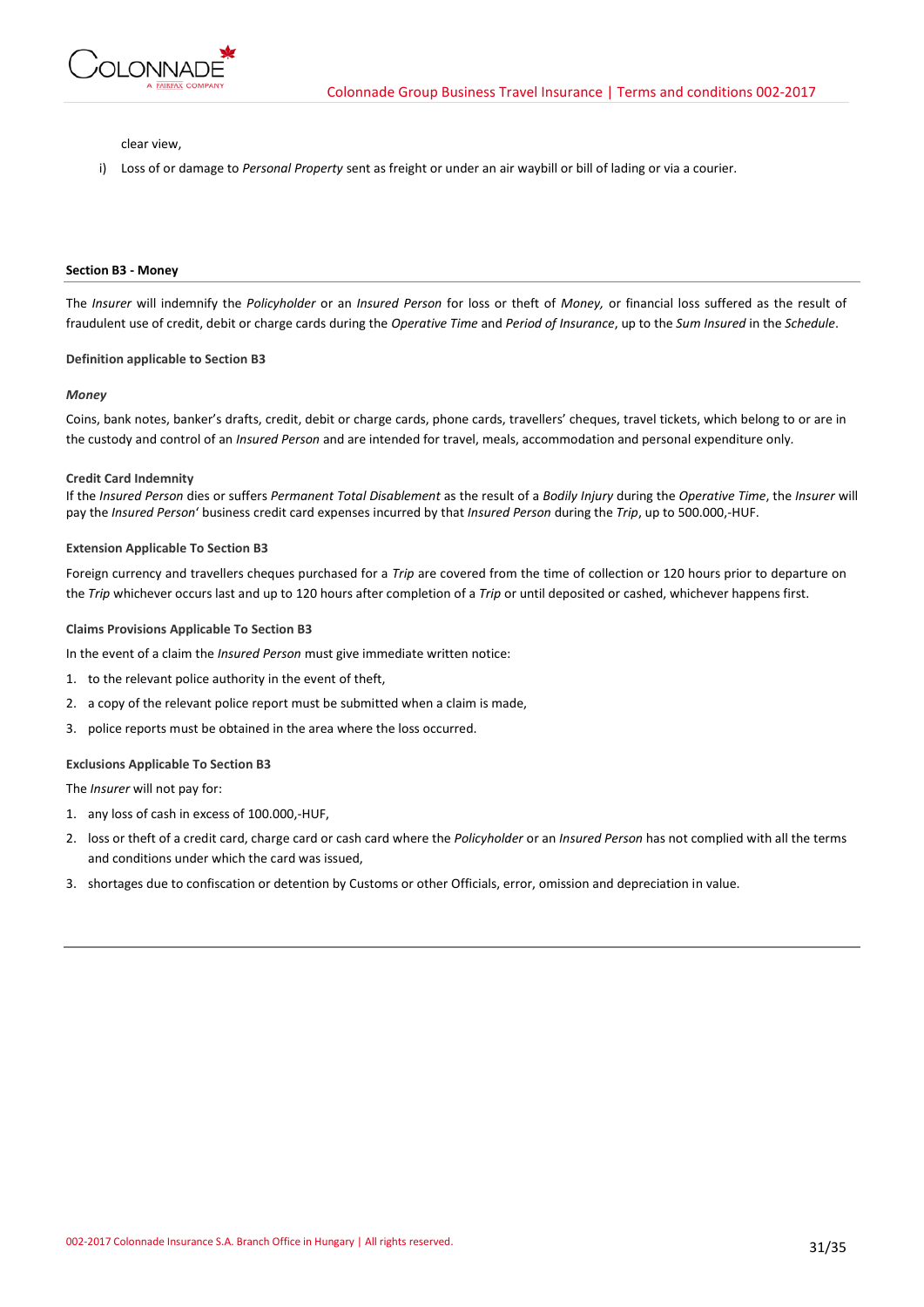

## **Section B4 - Cancellation, Curtailment and Delay**

The *Insurer* will indemnify the *Policyholder* or an *Insured Person* up to the *Sum Insured* on the *Schedule* if a *Trip* during the *Operative Time* and *Period of Insurance* has to be cancelled, cut short or altered as a direct result of any cause outside the *Policyholder's* or *Insured Person's* control.

Where the *Trip* has to be cancelled prior to departure the *Insurer* will pay for all deposits and advance payments in respect of transport and accommodation costs which are not recoverable elsewhere.

Where the *Trip* has to be cut short following departure the *Insurer* will pay for expenses which:

- a) have been paid or will be payable, or
- b) become payable under contract, or
- c) cannot be recovered elsewhere.

When pre-booked travel arrangements in connection with a *Trip* have to be altered following departure, the *Insurer* will reimburse the *Policyholder* or an *Insured Person* for the additional costs of travel and accommodation which are not recoverable elsewhere and are necessarily incurred to enable an *Insured Person* to continue the *Trip* or return to Hungary or *Permanent Country of Residence*.

#### **Replacement**

Where a *Trip* has to be cut short following departure, as a result of any cause outside the *Policyholder's* or an *Insured Person's* control the *Insurer* will pay for the additional costs necessarily incurred of travel and accommodation up to the *Sum Insured* shown in the *Schedule* less any amount recoverable elsewhere:

- a) to return an *Insured Person* to Hungary or *Permanent Country of Residence*
- b) to send a replacement to assume the duties of the original *Insured Person*.

#### **Travel Delay**

If the departure of the ship, aircraft or train on which an *Insured Person* is booked to travel in order to get to their planned destination at the commencement or completion of a *Trip* is delayed due to strike, industrial action, adverse weather conditions or mechanical breakdown, the *Insurer* will reimburse the *Policyholder* or an *Insured Person* for essential purchases, such as meals, refreshments or accommodation up to 15.000,-HUF per hour in excess of 4 hours delay up to a maximum of 100.000,-HUF.

# **Extension applicable to Section B4**

If an *Employee* of the *Policyholder* resigns or has his or her employment terminated more than 31 days prior to a pre-booked *Trip*, the *Insurer* will reimburse the *Policyholder* for all deposits and advance payments in respect of transport and accommodation costs incurred due to the cancellation of the *Trip*, less any expenses recoverable elsewhere.

## **Claims Provisions Applicable To Section B4**

Any documented evidence requested by the *Insurer* of the cause outside the *Policyholder's* and/or *Insured Person's* control which gives a rise to a claim under this Section shall be provided at no expense to the *Insurer* and shall be in such form and of such nature as the *Insurer* may prescribe.

### **Exclusions applicable to Section B4**

The *Insurer* will not pay any benefit if the *Trip* is cancelled, cut short or altered as the result of:

- 1. an *Insured Person* deciding not to travel or, if on a *Trip,* deciding not to continue,
- 2. redundancy or resignation of an *Insured Person* or the termination of an *Insured Person's* contract of employment within 31 days of a pre-booked *Trip* or once the *Trip* has started,
- 3. redundancy, resignation or the termination of employment of an *Insured Person*, once a *Trip* has started,
- 4. the *Policyholder* or an *Insured Person's* financial or business circumstances,
- 5. the default of any provider (or their agent) of transport or accommodation, acting for the *Policyholder* or an *Insured Person*,
- 6. regulations made by any Public Authority or Government,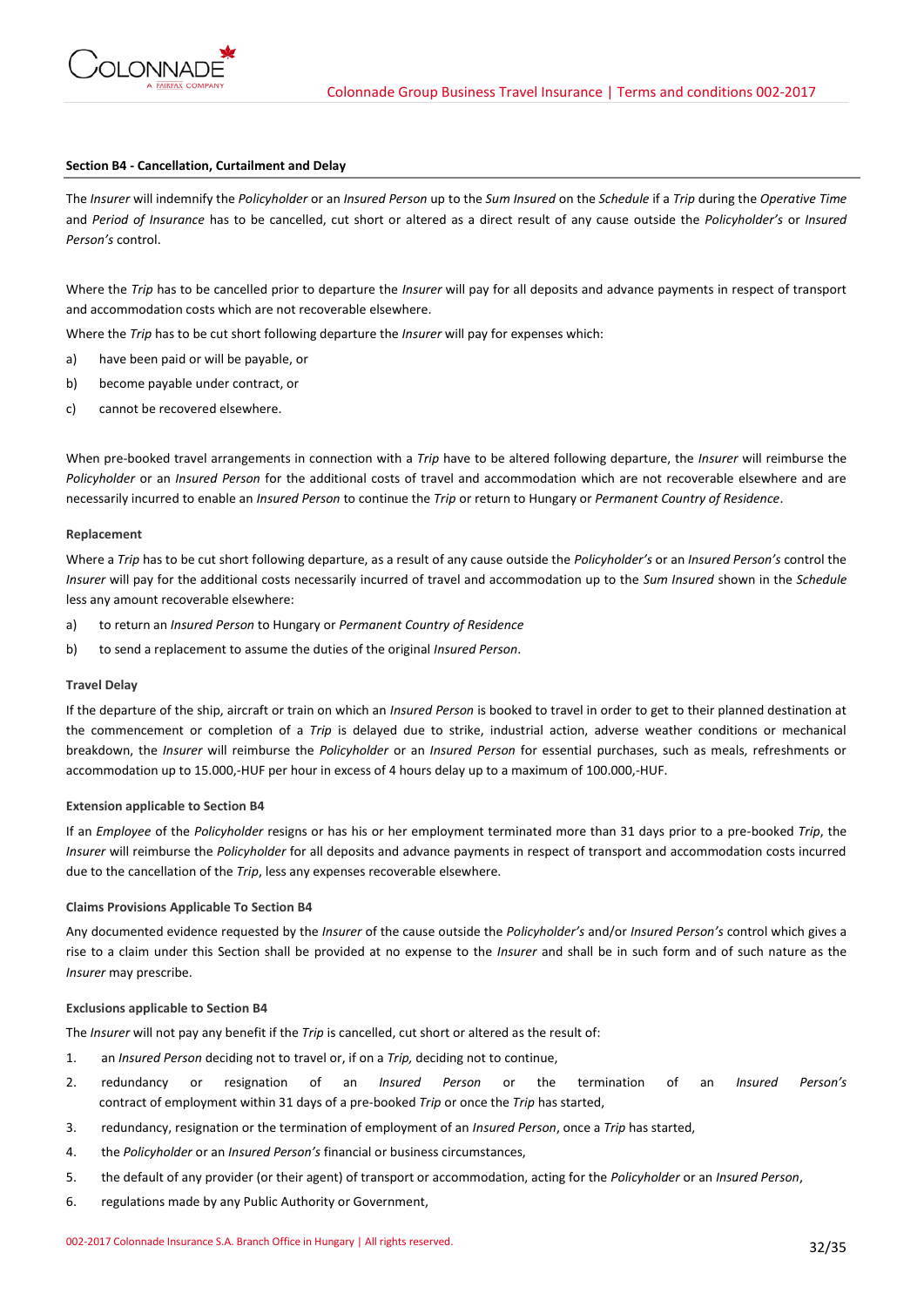

- 7. Mechanical breakdown or other failure of the means of transport (if not caused by disruption of road and rail services by avalanche, snow or flood) where the departure of a ship, aircraft or train on which the *Insured Person* is booked to travel is delayed for more than 24 hours.
- 8. Industrial action where the departure of a ship, aircraft or train on which the *Insured Person* is booked to travel is delayed for more than 24 hours. The *Insurer* will not pay any benefit if the industrial action existed (or its possibility existed before the date on which the *Trip* was booked and advance warning had been given);
- 9. an *Insured Person* travelling or intending to travel against the advice of a *Medical Practitioner* or for the purpose of obtaining treatment;
- 10. any claim for cancellation following delay of a ship, aircraft or train, if:
	- a) an *Insured Person* fails to check-in according to the itinerary supplied unless the failure was itself due to industrial action; or
	- b) the delay is due to the withdrawal from service temporarily or permanently of any ship, aircraft or train on the orders or recommendation of any Port Authority, Rail Authority or Aviation Authority or any similar body in any country.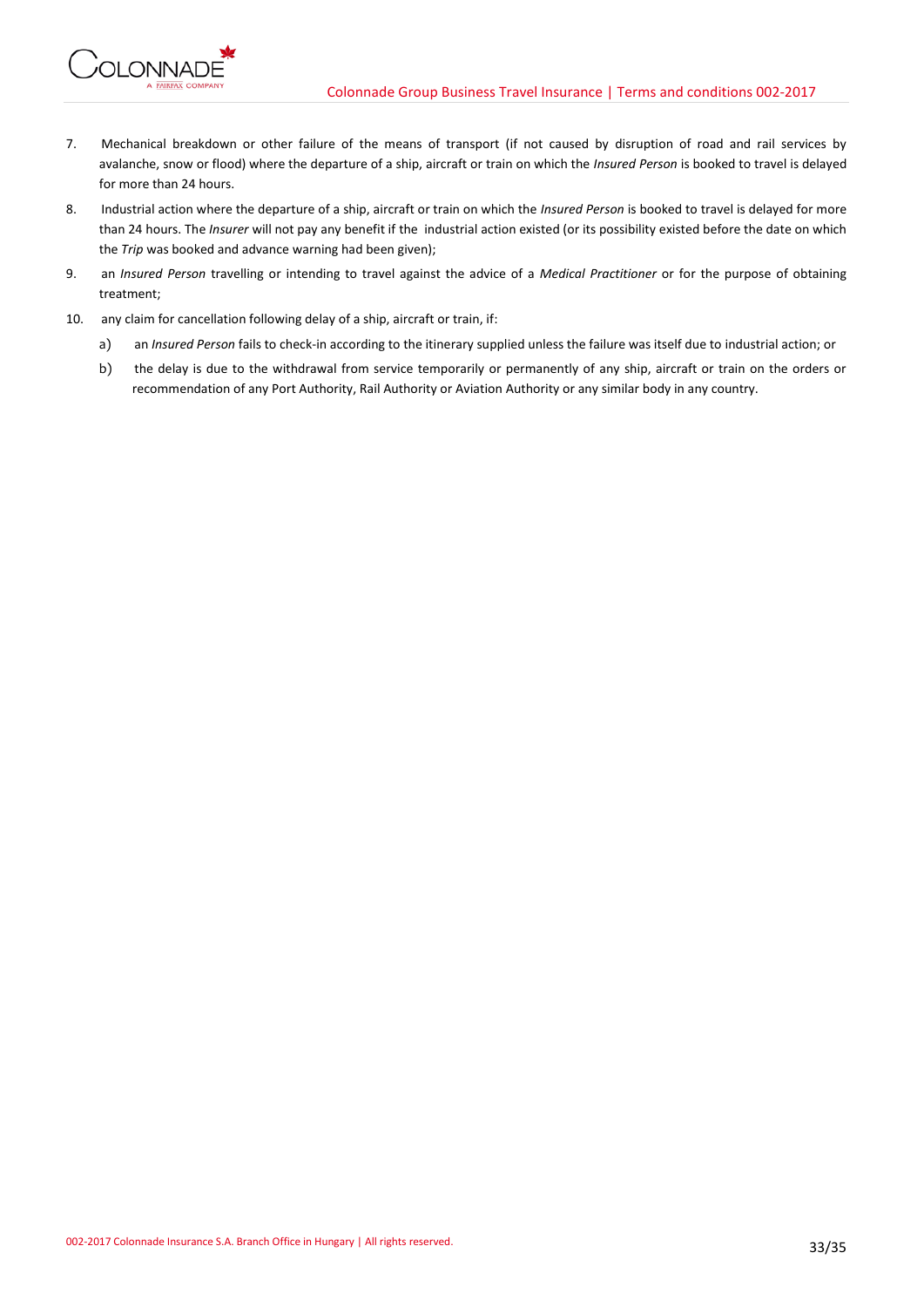

#### **Section B5 - Hi-jack, Kidnap, Kidnap for Ransom Consultants Costs, Hostage**

The *Insurer* will pay 60.000,-HUF to the *Insured Person* or *Beneficiary* for each complete day that an *Insured Person* is forcibly or illegally detained as the result of a *Hi-jack*, *Kidnap* or being taken *Hostage* which starts during the *Period of Insurance* up to the *Sum Insured* in the *Schedule*. The *Insurer* will pay up *to Sum Insured* stated on the *Schedule* in respect of Kidnap for Ransom Consultant Costs.

## **Definitions applicable to Section B5**

## *Hi-jack*

The unlawful seizure of, or wrongful taking control of, an aircraft, ship or train in which an *Insured Person* is travelling.

# *Kidnap*

The seizing, detaining or carrying away by force or deception of one or more *Insured Persons* (except a *child* by its parent or guardian) by a third party without the consent of an *Insured Person* and without lawful excuse.

## **Kidnap for Ransom**

Kidnap for Ransom means any event or connected series of events of seizing, detaining or carrying away by force or fraud of one or more Insured Persons (except a child by it's parent or guardian) for the purpose of demanding monetary or financial gain.

## *Hostage*

The detention of an *Insured Person* by a third party who threatens to kill, injure or continue to detain an *Insured Person* in order to compel a state, international organization or person to do or abstain from doing any act.

## **Consultant costs**

Consultant Costs mean reasonable fees and expenses of the Insurer's chosen Consultants incurred during response to a Kidnap for Ransom, including but not limited to costs of travel, accommodation, qualified interpretation, communication, and payments to informants.

#### **Exclusions applicable to Section B5**

The *Insurer* will not be liable for any claim that is the result of:

- 1. The fraudulent, dishonest, or criminal acts of the *Policyholder* or the *Insured Person*, or any person authorised by the *Policyholder* or the *Insured Person* to have custody of ransom monies. This exclusion will not apply to the payment of ransom monies by the Insured in a situation where local authorities have declared such payment illegal.
- 2. A *Policyholder* who has had kidnap insurance cancelled or declined in the past.
- 3. Any claim for an Insured Person within the Insured person's *Permanent Country of Residence.*
- 4. Any *Kidnap for Ransom* which occurs in Afghanistan, Algeria, Chad, Chechnya, Colombia, Congo, Iraq, Israel (West bank and Gaza), Ivory Coast, Nigeria, North Korea, Philippines, Saudi Arabia, Somalia, Sudan.

Valid from November 6th 2017.